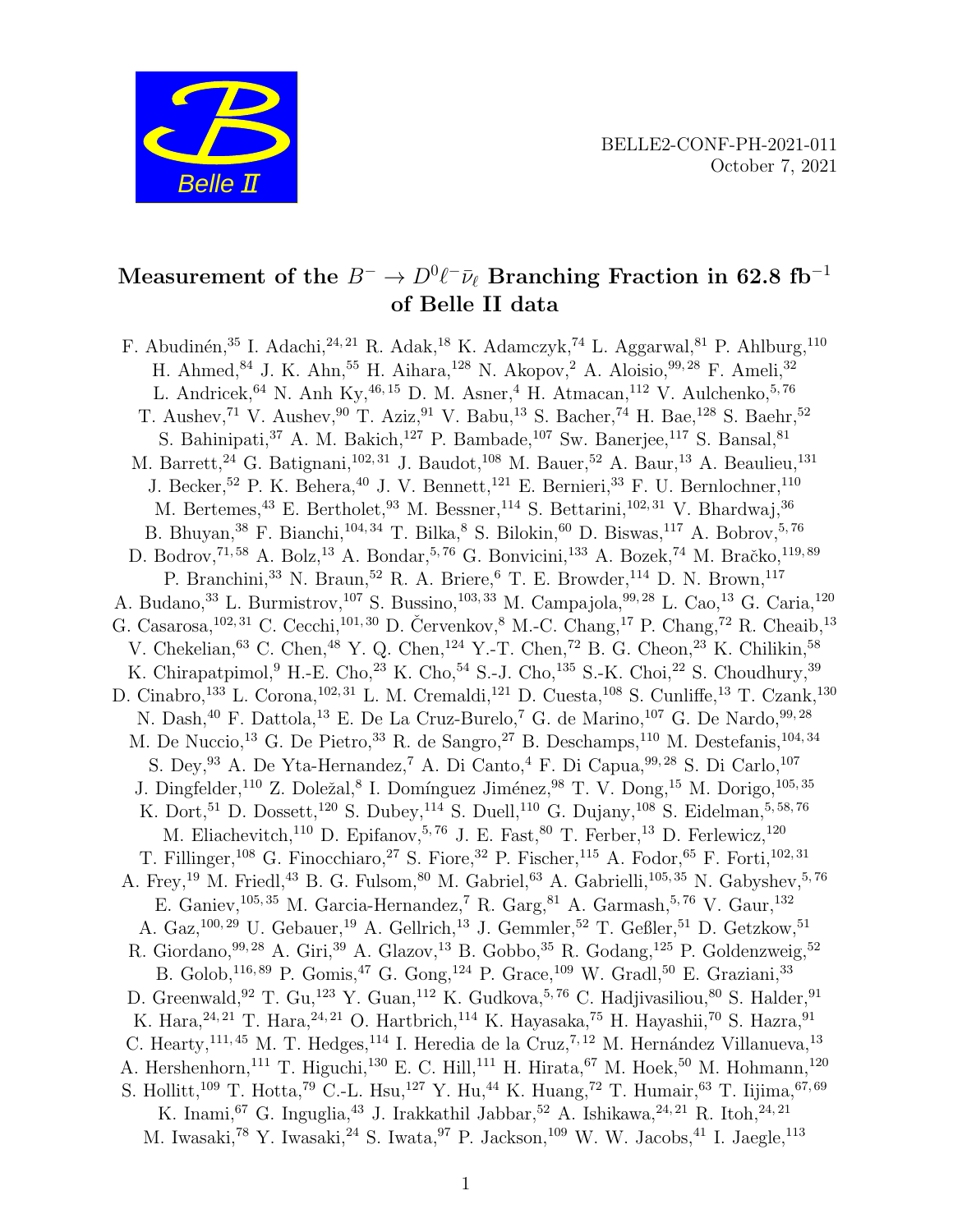D. E. Jaffe, <sup>4</sup> E.-J. Jang, <sup>22</sup> M. Jeandron, <sup>121</sup> H. B. Jeon, <sup>57</sup> S. Jia, <sup>18</sup> Y. Jin, <sup>35</sup> C. Joo, <sup>130</sup> K. K. Joo,<sup>11</sup> H. Junkerkalefeld,<sup>110</sup> I. Kadenko,<sup>90</sup> J. Kahn,<sup>52</sup> H. Kakuno,<sup>97</sup> A. B. Kaliyar,<sup>91</sup> J. Kandra, 8 K. H. Kang, 57 P. Kapusta, 74 R. Karl, <sup>13</sup> G. Karyan, 2 Y. Kato, <sup>67, 69</sup> H. Kawai, <sup>10</sup> T. Kawasaki, $5^3$  C. Ketter,  $^{114}$  H. Kichimi,  $^{24}$  C. Kiesling,  $^{63}$  B. H. Kim,  $^{85}$  C.-H. Kim,  $^{23}$ D. Y. Kim, <sup>88</sup> H. J. Kim, <sup>57</sup> K.-H. Kim, <sup>135</sup> K. Kim, <sup>55</sup> S.-H. Kim, <sup>85</sup> Y.-K. Kim, <sup>135</sup> Y. Kim, <sup>55</sup> T. D. Kimmel,<sup>132</sup> H. Kindo,<sup>24, 21</sup> K. Kinoshita,<sup>112</sup> C. Kleinwort,<sup>13</sup> B. Knysh,<sup>107</sup> P. Kodyš,<sup>8</sup> T. Koga, 24 S. Kohani, <sup>114</sup> I. Komarov, <sup>13</sup> T. Konno, <sup>53</sup> A. Korobov, <sup>5, 76</sup> S. Korpar, <sup>119, 89</sup> N. Kovalchuk,<sup>13</sup> E. Kovalenko,<sup>5,76</sup> R. Kowalewski,<sup>131</sup> T. M. G. Kraetzschmar,<sup>63</sup> F. Krinner,<sup>63</sup> P. Križan,<sup>116,89</sup> R. Kroeger,<sup>121</sup> J. F. Krohn,<sup>120</sup> P. Krokovny,<sup>5,76</sup> H. Krüger,<sup>110</sup> W. Kuehn, <sup>51</sup> T. Kuhr, <sup>60</sup> J. Kumar, <sup>6</sup> M. Kumar, <sup>62</sup> R. Kumar, <sup>82</sup> K. Kumara, <sup>133</sup> T. Kumita, <sup>97</sup> T. Kunigo, <sup>24</sup> M. Künzel, <sup>13, 60</sup> S. Kurz, <sup>13</sup> A. Kuzmin, <sup>5, 76</sup> P. Kvasnička, <sup>8</sup> Y.-J. Kwon,<sup>135</sup> S. Lacaprara,<sup>29</sup> Y.-T. Lai,<sup>130</sup> C. La Licata,<sup>130</sup> K. Lalwani,<sup>62</sup> T. Lam,<sup>132</sup> L. Lanceri,<sup>35</sup> J. S. Lange,<sup>51</sup> M. Laurenza,<sup>103, 33</sup> K. Lautenbach,<sup>1</sup> P. J. Laycock,<sup>4</sup> F. R. Le Diberder,<sup>107</sup> I.-S. Lee,<sup>23</sup> S. C. Lee,<sup>57</sup> P. Leitl,<sup>63</sup> D. Levit,<sup>92</sup> P. M. Lewis,<sup>110</sup> C. Li,<sup>59</sup> L. K. Li,<sup>112</sup> S. X. Li,<sup>18</sup> Y. B. Li,<sup>18</sup> J. Libby,<sup>40</sup> K. Lieret,<sup>60</sup> J. Lin,<sup>72</sup> Z. Liptak,<sup>26</sup> Q. Y. Liu,<sup>13</sup> Z. A. Liu,<sup>44</sup> D. Liventsev,<sup>133,24</sup> S. Longo,<sup>13</sup> A. Loos,<sup>126</sup> A. Lozar,<sup>89</sup> P. Lu,<sup>72</sup> T. Lueck,<sup>60</sup> F. Luetticke,  $^{110}$  T. Luo,  $^{18}$  C. Lyu,  $^{110}$  C. MacQueen,  $^{120}$  Y. Maeda,  $^{67,\,69}$  M. Maggiora,  $^{104,\,34}$ S. Maity, <sup>37</sup> R. Manfredi,<sup>105, 35</sup> E. Manoni, <sup>30</sup> S. Marcello, <sup>104, 34</sup> C. Marinas, <sup>47</sup> A. Martini, <sup>13</sup> M. Masuda,<sup>129, 79</sup> T. Matsuda,<sup>122</sup> K. Matsuoka,<sup>24</sup> D. Matvienko,<sup>5, 58, 76</sup> J. A. McKenna,<sup>111</sup> J. McNeil,<sup>113</sup> F. Meggendorfer,<sup>63</sup> J. C. Mei,<sup>18</sup> F. Meier,<sup>14</sup> M. Merola,<sup>99,28</sup> F. Metzner,<sup>52</sup> M. Milesi,<sup>120</sup> C. Miller,<sup>131</sup> K. Miyabayashi,<sup>70</sup> H. Miyake,<sup>24, 21</sup> H. Miyata,<sup>75</sup> R. Mizuk,<sup>58,71</sup> K. Azmi,<sup>118</sup> G. B. Mohanty,<sup>91</sup> H. Moon,<sup>55</sup> T. Moon,<sup>85</sup> J. A. Mora Grimaldo,<sup>128</sup> T. Morii,<sup>130</sup> H.-G. Moser,  $63$  M. Mrvar,  $43$  F. Mueller,  $63$  F. J. Müller,  $13$  Th. Muller,  $52$  G. Muroyama,  $67$ C. Murphy,  $^{130}$  R. Mussa,  $^{34}$  I. Nakamura,  $^{24, 21}$  K. R. Nakamura,  $^{24, 21}$  E. Nakano,  $^{78}$ M. Nakao, <sup>24, 21</sup> H. Nakayama, <sup>24, 21</sup> H. Nakazawa, <sup>72</sup> Z. Natkaniec, <sup>74</sup> A. Natochii, <sup>114</sup> M. Nayak, <sup>93</sup> G. Nazaryan, <sup>2</sup> D. Neverov, <sup>67</sup> C. Niebuhr, <sup>13</sup> M. Niiyama, <sup>56</sup> J. Ninkovic, <sup>64</sup> N. K. Nisar,<sup>4</sup> S. Nishida,<sup>24, 21</sup> K. Nishimura,<sup>114</sup> M. Nishimura,<sup>24</sup> M. H. A. Nouxman,<sup>118</sup> B. Oberhof,<sup>27</sup> K. Ogawa,<sup>75</sup> S. Ogawa,<sup>94</sup> S. L. Olsen,<sup>22</sup> Y. Onishchuk,<sup>90</sup> H. Ono,<sup>75</sup> Y. Onuki,<sup>128</sup> P. Oskin,<sup>58</sup> E. R. Oxford,<sup>6</sup> H. Ozaki,<sup>24, 21</sup> P. Pakhlov,<sup>58, 66</sup> G. Pakhlova,<sup>71,58</sup> A. Paladino,<sup>102, 31</sup> T. Pang,<sup>123</sup> A. Panta,<sup>121</sup> E. Paoloni,<sup>102, 31</sup> S. Pardi,<sup>28</sup> H. Park,<sup>57</sup> S.-H. Park,<sup>24</sup> B. Paschen,<sup>110</sup> A. Passeri,<sup>33</sup> A. Pathak,<sup>117</sup> S. Patra,<sup>36</sup> S. Paul,<sup>92</sup> T. K. Pedlar, <sup>61</sup> I. Peruzzi, <sup>27</sup> R. Peschke, <sup>114</sup> R. Pestotnik, <sup>89</sup> F. Pham, <sup>120</sup> M. Piccolo, <sup>27</sup> L. E. Piilonen, <sup>132</sup> G. Pinna Angioni, <sup>104, 34</sup> P. L. M. Podesta-Lerma, <sup>98</sup> T. Podobnik, <sup>89</sup> S. Pokharel,<sup>121</sup> G. Polat,<sup>1</sup> V. Popov,<sup>71</sup> C. Praz,<sup>13</sup> S. Prell,<sup>48</sup> E. Prencipe,<sup>51</sup> M. T. Prim,<sup>110</sup> M. V. Purohit,<sup>77</sup> H. Purwar,<sup>114</sup> N. Rad,<sup>13</sup> P. Rados,<sup>43</sup> S. Raiz,<sup>105,35</sup> R. Rasheed,<sup>108</sup> M. Reif, <sup>63</sup> S. Reiter, <sup>51</sup> M. Remnev, <sup>5, 76</sup> P. K. Resmi, <sup>40</sup> I. Ripp-Baudot, <sup>108</sup> M. Ritter, <sup>60</sup> M. Ritzert,<sup>115</sup> G. Rizzo,<sup>102, 31</sup> L. B. Rizzuto,<sup>89</sup> S. H. Robertson,<sup>65, 45</sup> D. Rodríguez Pérez,<sup>98</sup> J. M. Roney,  $^{131,45}$  C. Rosenfeld,  $^{126}$  A. Rostomyan,  $^{13}$  N. Rout,  $^{40}$  M. Rozanska,  $^{74}$ G. Russo,  $99,28$  D. Sahoo,  $48$  Y. Sakai,  $24,21$  D. A. Sanders,  $121$  S. Sandilya,  $39$  A. Sangal,  $112$ L. Santelj,<sup>116, 89</sup> P. Sartori,<sup>100, 29</sup> Y. Sato,<sup>24</sup> V. Savinov,<sup>123</sup> B. Scavino,<sup>50</sup> M. Schram,<sup>80</sup> H. Schreeck,<sup>19</sup> J. Schueler,<sup>114</sup> C. Schwanda,<sup>43</sup> A. J. Schwartz,<sup>112</sup> B. Schwenker,<sup>19</sup> R. M. Seddon,  $^{65}$  Y. Seino,  $^{75}$  A. Selce,  $^{33,16}$  K. Senyo,  $^{134}$  I. S. Seong,  $^{114}$  J. Serrano,  $^{1}$ M. E. Sevior,<sup>120</sup> C. Sfienti,<sup>50</sup> V. Shebalin,<sup>114</sup> C. P. Shen,<sup>3</sup> H. Shibuya,<sup>94</sup> J.-G. Shiu,<sup>72</sup> B. Shwartz, 5, 76 A. Sibidanov,  $^{114}$  F. Simon,  $^{63}$  J. B. Singh,  $^{81}$  S. Skambraks,  $^{52}$  K. Smith,  $^{120}$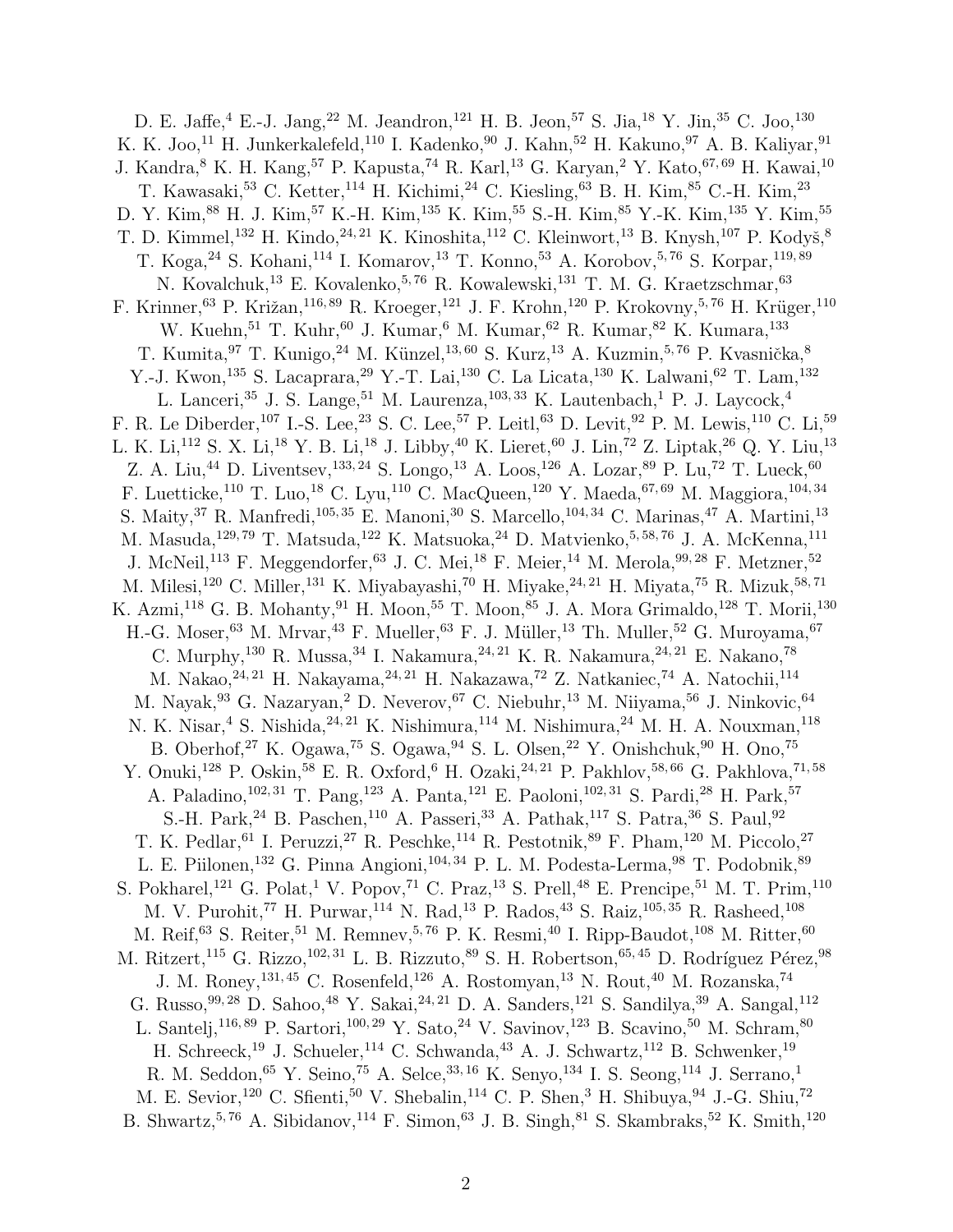R. J. Sobie, <sup>131, 45</sup> A. Soffer, <sup>93</sup> A. Sokolov, <sup>42</sup> Y. Soloviev, <sup>13</sup> E. Solovieva, <sup>58</sup> S. Spataro, <sup>104, 34</sup> B. Spruck,<sup>50</sup> M. Starič,<sup>89</sup> S. Stefkova,<sup>13</sup> Z. S. Stottler,<sup>132</sup> R. Stroili,<sup>100, 29</sup> J. Strube,<sup>80</sup> J. Stypula,<sup>74</sup> R. Sugiura,<sup>128</sup> M. Sumihama,<sup>20,79</sup> K. Sumisawa,<sup>24,21</sup> T. Sumiyoshi,<sup>97</sup> D. J. Summers,<sup>121</sup> W. Sutcliffe,<sup>110</sup> K. Suzuki,<sup>67</sup> S. Y. Suzuki,<sup>24, 21</sup> H. Svidras,<sup>13</sup> M. Tabata,  $^{10}$ M. Takahashi,  $^{13}$ M. Takizawa,  $^{83,25,86}$ U. Tamponi,  $^{34}$ S. Tanaka,  $^{24,21}$ K. Tanida, <sup>49</sup> H. Tanigawa, <sup>128</sup> N. Taniguchi, <sup>24</sup> Y. Tao, <sup>113</sup> P. Taras, <sup>106</sup> F. Tenchini, <sup>102, 31</sup> R. Tiwary, <sup>91</sup> D. Tonelli, <sup>35</sup> E. Torassa, <sup>29</sup> N. Toutounji, <sup>127</sup> K. Trabelsi, <sup>107</sup> T. Tsuboyama, <sup>24, 21</sup> N. Tsuzuki, <sup>67</sup> M. Uchida, <sup>96</sup> I. Ueda, <sup>24, 21</sup> S. Uehara, <sup>24, 21</sup> Y. Uematsu, <sup>128</sup> T. Ueno, <sup>95</sup> T. Uglov,<sup>58, 71</sup> K. Unger,<sup>52</sup> Y. Unno,<sup>23</sup> K. Uno,<sup>75</sup> S. Uno,<sup>24, 21</sup> P. Urquijo,<sup>120</sup> Y. Ushiroda, <sup>24, 21, 128</sup> Y. V. Usov, <sup>5, 76</sup> S. E. Vahsen, <sup>114</sup> R. van Tonder, <sup>110</sup> G. S. Varner, <sup>114</sup> K. E. Varvell,<sup>127</sup> A. Vinokurova,<sup>5, 76</sup> L. Vitale,<sup>105, 35</sup> V. Vorobyev,<sup>5, 58, 76</sup> A. Vossen,<sup>14</sup> B. Wach,  $^{63}$  E. Waheed,  $^{24}$  H. M. Wakeling,  $^{65}$  K. Wan,  $^{128}$  W. Wan Abdullah,  $^{118}$  B. Wang,  $^{63}$ C. H. Wang,<sup>73</sup> E. Wang,<sup>123</sup> M.-Z. Wang,<sup>72</sup> X. L. Wang,<sup>18</sup> A. Warburton,<sup>65</sup> M. Watanabe,<sup>75</sup> S. Watanuki,<sup>135</sup> J. Webb,<sup>120</sup> S. Wehle,<sup>13</sup> M. Welsch,<sup>110</sup> C. Wessel,<sup>110</sup> J. Wiechczynski,<sup>74</sup> P. Wieduwilt,<sup>19</sup> H. Windel,<sup>63</sup> E. Won,<sup>55</sup> L. J. Wu,<sup>44</sup> X. P. Xu,<sup>87</sup> B. D. Yabsley,<sup>127</sup> S. Yamada,<sup>24</sup> W. Yan,<sup>124</sup> S. B. Yang,<sup>55</sup> H. Ye,<sup>13</sup> J. Yelton,<sup>113</sup> I. Yeo,<sup>54</sup> J. H. Yin,<sup>55</sup> M. Yonenaga, <sup>97</sup> Y. M. Yook, <sup>44</sup> K. Yoshihara, <sup>67</sup> T. Yoshinobu, <sup>75</sup> C. Z. Yuan, <sup>44</sup> G. Yuan,<sup>124</sup> Y. Yusa,<sup>75</sup> L. Zani,<sup>1</sup> J. Z. Zhang,<sup>44</sup> Y. Zhang,<sup>124</sup> Z. Zhang,<sup>124</sup> V. Zhilich,<sup>5,76</sup> J. Zhou,<sup>18</sup> Q. D. Zhou,<sup>67,68,69</sup> X. Y. Zhou,<sup>59</sup> V. I. Zhukova,<sup>58</sup> and V. Zhulanov<sup>5,76</sup>

(Belle II Collaboration)

 $1Aix$  Marseille Université, CNRS/IN2P3, CPPM, 13288 Marseille, France

<sup>2</sup>Alikhanyan National Science Laboratory, Yerevan 0036, Armenia

<sup>3</sup>Beihang University, Beijing 100191, China

 $^{4}B$ rookhaven National Laboratory, Upton, New York 11973, U.S.A.

<sup>5</sup>Budker Institute of Nuclear Physics SB RAS, Novosibirsk 630090, Russian Federation

<sup>6</sup>Carnegie Mellon University, Pittsburgh, Pennsylvania 15213, U.S.A.

<sup>7</sup>Centro de Investigacion y de Estudios Avanzados del Instituto Politecnico Nacional, Mexico City 07360, Mexico

<sup>8</sup>Faculty of Mathematics and Physics, Charles University, 121 16 Prague, Czech Republic

<sup>9</sup>Chiang Mai University, Chiang Mai 50202, Thailand

<sup>10</sup>Chiba University, Chiba 263-8522, Japan

 $11$ Chonnam National University, Gwangju 61186, South Korea

 $12$ Consejo Nacional de Ciencia y Tecnología, Mexico City 03940, Mexico

<sup>13</sup>Deutsches Elektronen–Synchrotron, 22607 Hamburg, Germany

<sup>14</sup>Duke University, Durham, North Carolina 27708, U.S.A.

<sup>15</sup>Institute of Theoretical and Applied Research

(ITAR), Duy Tan University, Hanoi 100000, Vietnam

<sup>16</sup>ENEA Casaccia, I-00123 Roma, Italy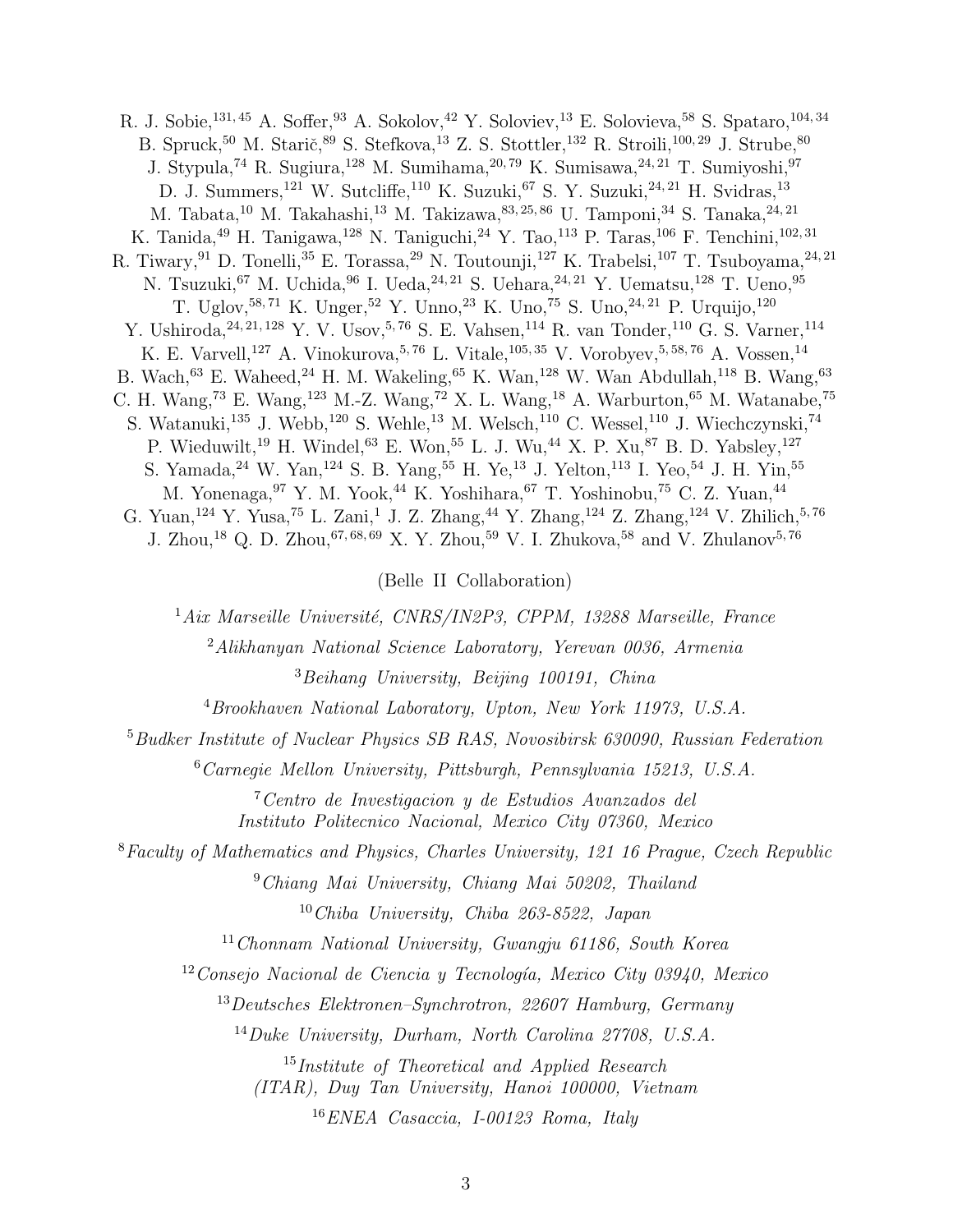<sup>17</sup>Department of Physics, Fu Jen Catholic University, Taipei 24205, Taiwan

 $18$ Key Laboratory of Nuclear Physics and Ion-beam Application (MOE) and Institute of Modern Physics, Fudan University, Shanghai 200443, China

> <sup>19</sup>II. Physikalisches Institut, Georg-August-Universität Göttingen, 37073 Göttingen, Germany

> > $20\,G$ ifu University, Gifu 501-1193, Japan

<sup>21</sup> The Graduate University for Advanced Studies (SOKENDAI), Hayama 240-0193, Japan

<sup>22</sup>Gyeongsang National University, Jinju 52828, South Korea

<sup>23</sup>Department of Physics and Institute of Natural Sciences, Hanyang University, Seoul 04763, South Korea

 $^{24}$ High Energy Accelerator Research Organization (KEK), Tsukuba 305-0801, Japan

 $^{25}$  J-PARC Branch, KEK Theory Center, High Energy Accelerator Research Organization (KEK), Tsukuba 305-0801, Japan

 $^{26}Hiroshima$  University, Higashi-Hiroshima, Hiroshima  $739-8530$ , Japan

<sup>27</sup>INFN Laboratori Nazionali di Frascati, I-00044 Frascati, Italy

<sup>28</sup>INFN Sezione di Napoli, I-80126 Napoli, Italy

<sup>29</sup>INFN Sezione di Padova, I-35131 Padova, Italy

<sup>30</sup>INFN Sezione di Perugia, I-06123 Perugia, Italy

<sup>31</sup>INFN Sezione di Pisa, I-56127 Pisa, Italy

<sup>32</sup>INFN Sezione di Roma, I-00185 Roma, Italy

<sup>33</sup>INFN Sezione di Roma Tre, I-00146 Roma, Italy

<sup>34</sup>INFN Sezione di Torino, I-10125 Torino, Italy

<sup>35</sup>INFN Sezione di Trieste, I-34127 Trieste, Italy

<sup>36</sup>Indian Institute of Science Education and Research Mohali, SAS Nagar, 140306, India

<sup>37</sup>Indian Institute of Technology Bhubaneswar, Satya Nagar 751007, India

<sup>38</sup>Indian Institute of Technology Guwahati, Assam 781039, India

<sup>39</sup>Indian Institute of Technology Hyderabad, Telangana 502285, India

 $^{40}$ Indian Institute of Technology Madras, Chennai 600036, India

 $^{41}$ Indiana University, Bloomington, Indiana  $47408$ , U.S.A.

<sup>42</sup>Institute for High Energy Physics, Protvino 142281, Russian Federation <sup>43</sup>Institute of High Energy Physics, Vienna 1050, Austria

<sup>44</sup>Institute of High Energy Physics, Chinese Academy of Sciences, Beijing 100049, China

<sup>45</sup>Institute of Particle Physics (Canada), Victoria, British Columbia V8W 2Y2, Canada

<sup>46</sup>Institute of Physics, Vietnam Academy of Science and Technology (VAST), Hanoi, Vietnam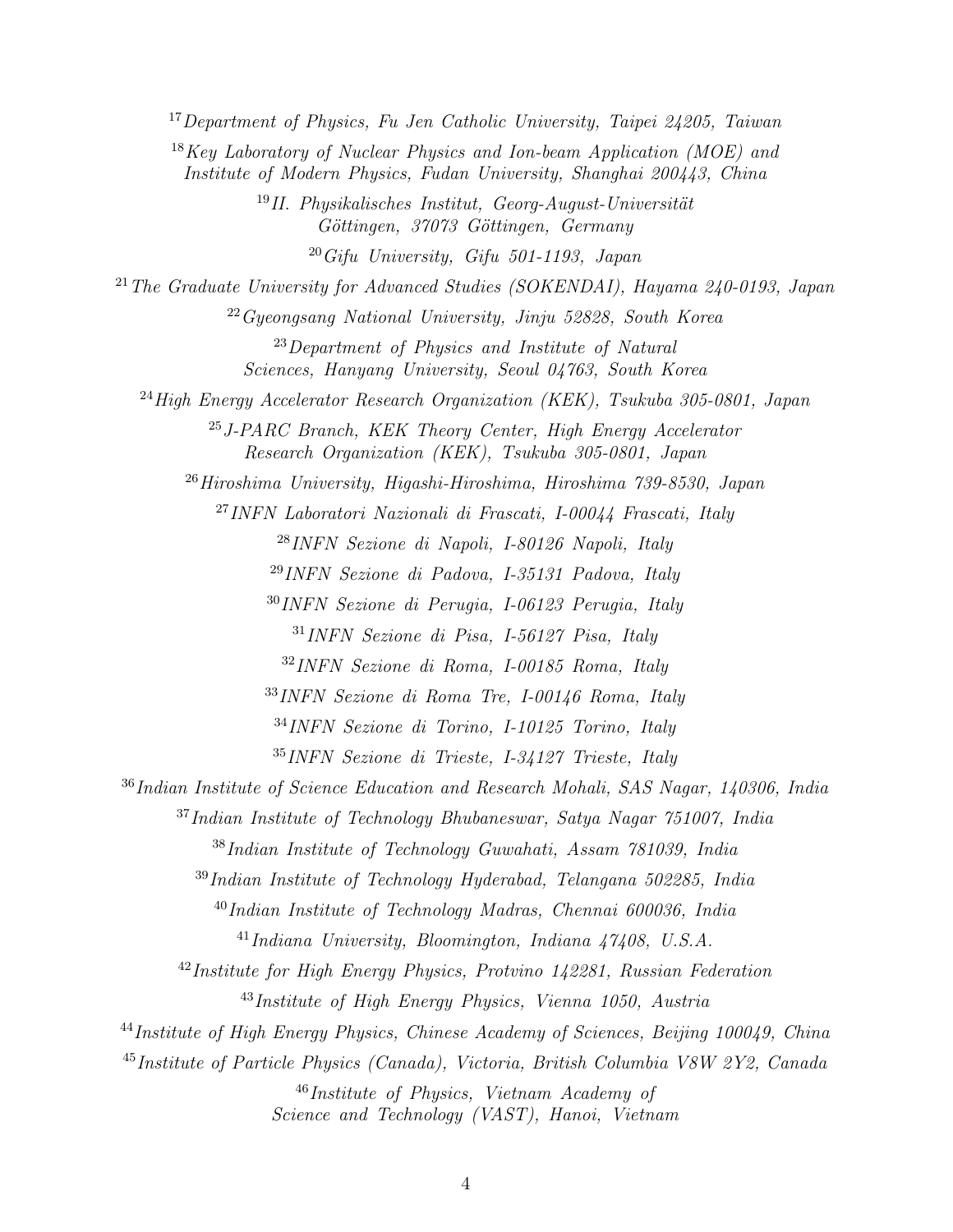Instituto de Fisica Corpuscular, Paterna 46980, Spain Iowa State University, Ames, Iowa 50011, U.S.A. Advanced Science Research Center, Japan Atomic Energy Agency, Naka 319-1195, Japan Institut für Kernphysik, Johannes Gutenberg-Universität Mainz, D-55099 Mainz, Germany Justus-Liebig-Universität Gießen, 35392 Gießen, Germany Institut für Experimentelle Teilchenphysik, Karlsruher Institut für Technologie, 76131 Karlsruhe, Germany Kitasato University, Sagamihara 252-0373, Japan Korea Institute of Science and Technology Information, Daejeon 34141, South Korea Korea University, Seoul 02841, South Korea Kyoto Sangyo University, Kyoto 603-8555, Japan Kyungpook National University, Daegu 41566, South Korea P.N. Lebedev Physical Institute of the Russian Academy of Sciences, Moscow 119991, Russian Federation  $59Liaoning$  Normal University, Dalian 116029, China  $^{60}$ Ludwig Maximilians University, 80539 Munich, Germany Luther College, Decorah, Iowa 52101, U.S.A. Malaviya National Institute of Technology Jaipur, Jaipur 302017, India Max-Planck-Institut für Physik, 80805 München, Germany Semiconductor Laboratory of the Max Planck Society, 81739 München, Germany McGill University, Montréal, Québec, H3A 2T8, Canada Moscow Physical Engineering Institute, Moscow 115409, Russian Federation Graduate School of Science, Nagoya University, Nagoya 464-8602, Japan Institute for Advanced Research, Nagoya University, Nagoya 464-8602, Japan  $69Kobayashi-Maskawa Institute, Naqoya University, Naqoya 464-8602, Japan$ Nara Women's University, Nara 630-8506, Japan National Research University Higher School of Economics, Moscow 101000, Russian Federation Department of Physics, National Taiwan University, Taipei 10617, Taiwan National United University, Miao Li 36003, Taiwan H. Niewodniczanski Institute of Nuclear Physics, Krakow 31-342, Poland Niigata University, Niigata 950-2181, Japan Novosibirsk State University, Novosibirsk 630090, Russian Federation Okinawa Institute of Science and Technology, Okinawa 904-0495, Japan Osaka City University, Osaka 558-8585, Japan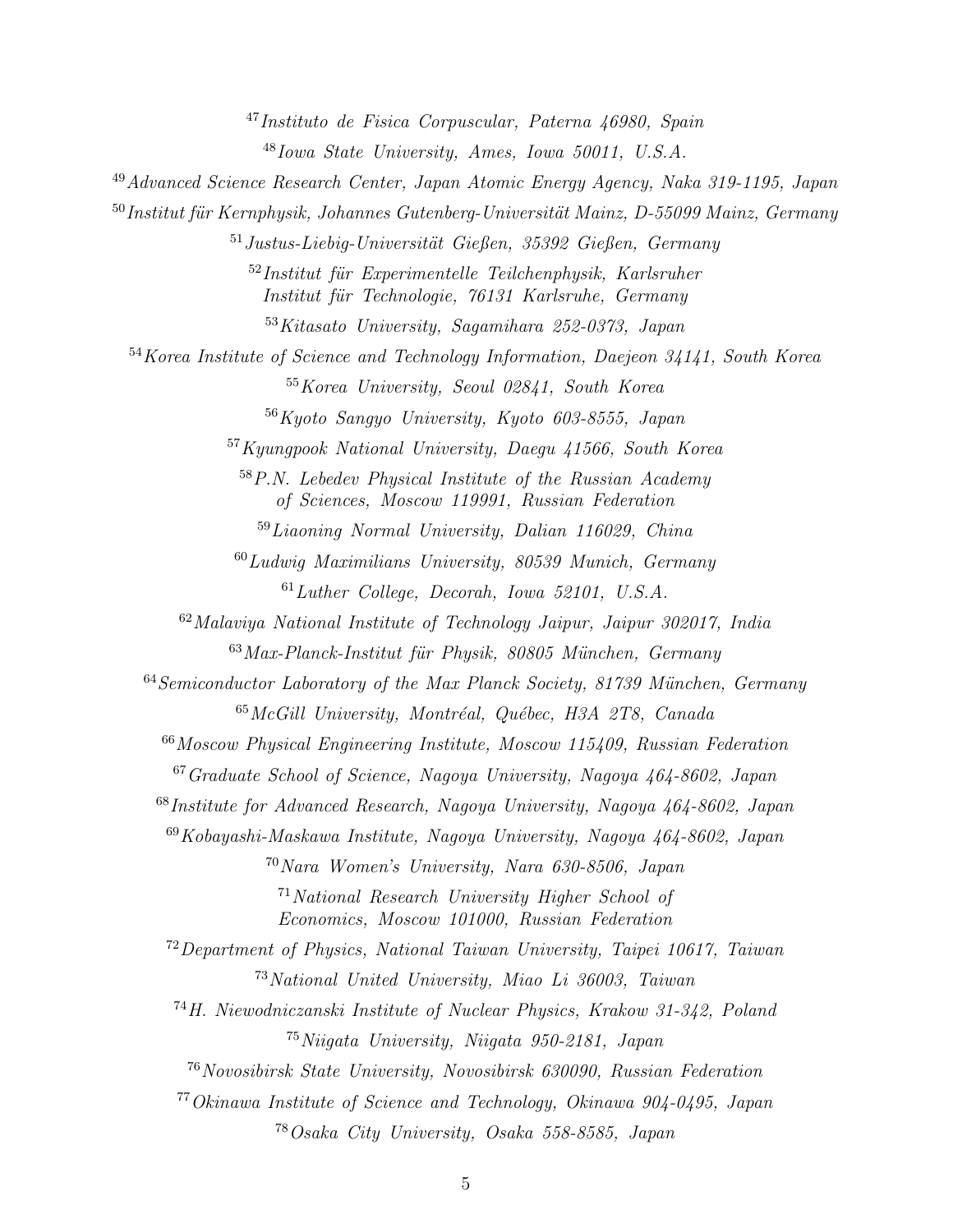Research Center for Nuclear Physics, Osaka University, Osaka 567-0047, Japan Pacific Northwest National Laboratory, Richland, Washington 99352, U.S.A.  $81 Panjab University$ , Chandigarh 160014, India Punjab Agricultural University, Ludhiana 141004, India Meson Science Laboratory, Cluster for Pioneering Research, RIKEN, Saitama 351-0198, Japan St. Francis Xavier University, Antigonish, Nova Scotia, B2G 2W5, Canada Seoul National University, Seoul 08826, South Korea Showa Pharmaceutical University, Tokyo 194-8543, Japan Soochow University, Suzhou 215006, China Soongsil University, Seoul 06978, South Korea J. Stefan Institute, 1000 Ljubljana, Slovenia Taras Shevchenko National Univ. of Kiev, Kiev, Ukraine Tata Institute of Fundamental Research, Mumbai 400005, India Department of Physics, Technische Universität München, 85748 Garching, Germany Tel Aviv University, School of Physics and Astronomy, Tel Aviv, 69978, Israel Toho University, Funabashi 274-8510, Japan Department of Physics, Tohoku University, Sendai 980-8578, Japan Tokyo Institute of Technology, Tokyo 152-8550, Japan Tokyo Metropolitan University, Tokyo 192-0397, Japan Universidad Autonoma de Sinaloa, Sinaloa 80000, Mexico Dipartimento di Scienze Fisiche, Università di Napoli Federico II, I-80126 Napoli, Italy Dipartimento di Fisica e Astronomia, Università di Padova, I-35131 Padova, Italy Dipartimento di Fisica, Università di Perugia, I-06123 Perugia, Italy Dipartimento di Fisica, Università di Pisa, I-56127 Pisa, Italy Dipartimento di Matematica e Fisica, Università di Roma Tre, I-00146 Roma, Italy Dipartimento di Fisica, Università di Torino, I-10125 Torino, Italy Dipartimento di Fisica, Università di Trieste, I-34127 Trieste, Italy Université de Montréal, Physique des Particules, Montréal, Québec, H3C 3J7, Canada Université Paris-Saclay, CNRS/IN2P3, IJCLab, 91405 Orsay, France Université de Strasbourg, CNRS, IPHC, UMR 7178, 67037 Strasbourg, France Department of Physics, University of Adelaide, Adelaide, South Australia 5005, Australia University of Bonn, 53115 Bonn, Germany University of British Columbia, Vancouver, British Columbia, V6T 1Z1, Canada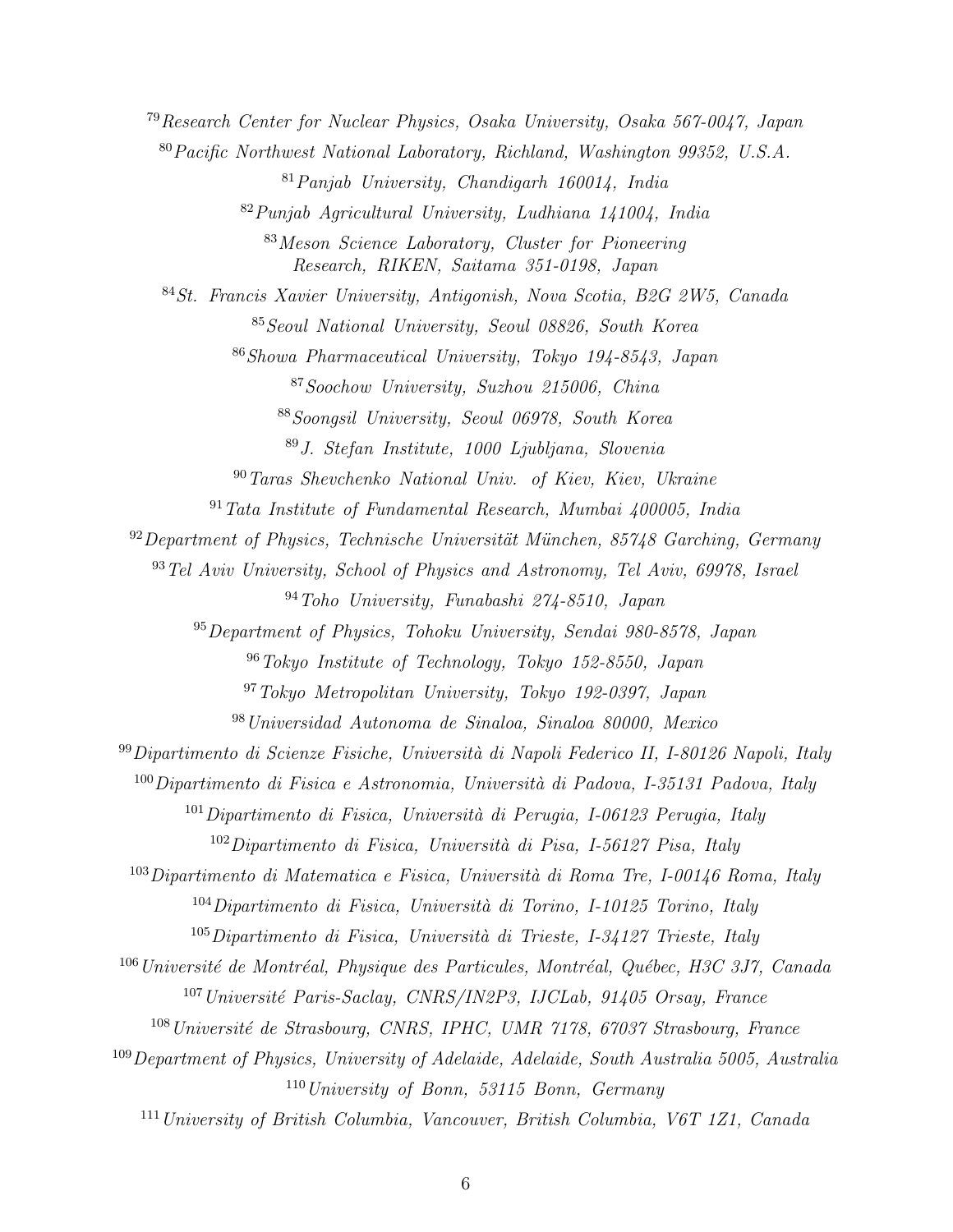University of Cincinnati, Cincinnati, Ohio  $\lambda$ 5221, U.S.A.

University of Florida, Gainesville, Florida 32611, U.S.A.

University of Hawaii, Honolulu, Hawaii 96822, U.S.A.

University of Heidelberg, 68131 Mannheim, Germany

Faculty of Mathematics and Physics, University of Ljubljana, 1000 Ljubljana, Slovenia University of Louisville, Louisville, Kentucky  $40292$ , U.S.A.

National Centre for Particle Physics, University Malaya, 50603 Kuala Lumpur, Malaysia Faculty of Chemistry and Chemical Engineering,

University of Maribor, 2000 Maribor, Slovenia

School of Physics, University of Melbourne, Victoria 3010, Australia

 University of Mississippi, University, Mississippi 38677, U.S.A. University of Miyazaki, Miyazaki 889-2192, Japan

University of Pittsburgh, Pittsburgh, Pennsylvania 15260, U.S.A.

University of Science and Technology of China, Hefei 230026, China

 $1^{125}$  University of South Alabama, Mobile, Alabama 36688, U.S.A.

<sup>126</sup> University of South Carolina, Columbia, South Carolina 29208, U.S.A.

<sup>127</sup> School of Physics, University of Sydney, New South Wales 2006, Australia

Department of Physics, University of Tokyo, Tokyo 113-0033, Japan

Earthquake Research Institute, University of Tokyo, Tokyo 113-0032, Japan

Kavli Institute for the Physics and Mathematics of the

Universe (WPI), University of Tokyo, Kashiwa 277-8583, Japan

<sup>131</sup> University of Victoria, Victoria, British Columbia, V8W 3P6, Canada

Virginia Polytechnic Institute and State University, Blacksburg, Virginia 24061, U.S.A.

Wayne State University, Detroit, Michigan 48202, U.S.A.

 $^{134}Ya$ magata University, Yamagata 990-8560, Japan

Yonsei University, Seoul 03722, South Korea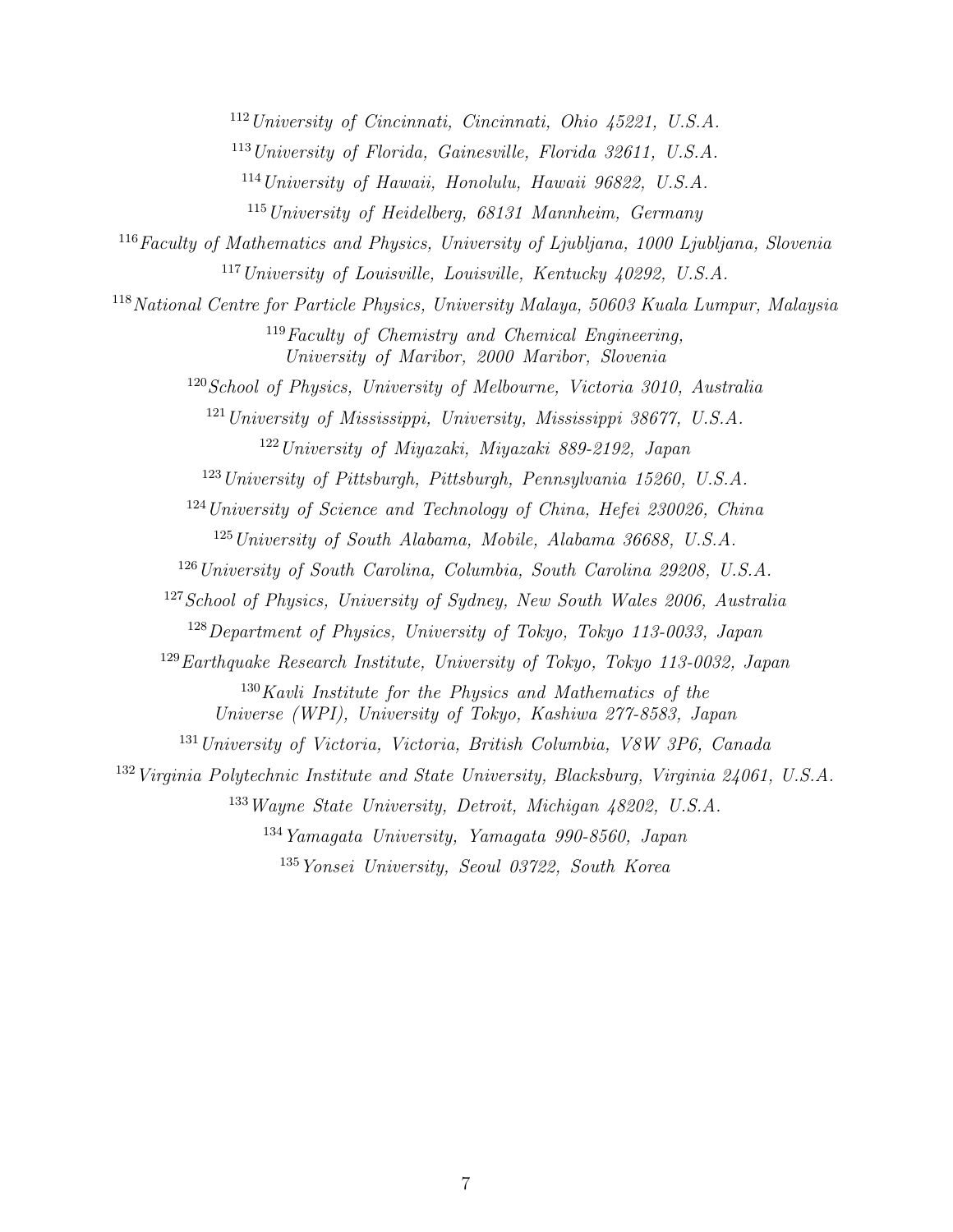# Abstract

We report a measurement of the branching fraction of the semileptonic decay  $B^- \to D^0 \ell^- \overline{\nu}_{\ell}$ (and its charge conjugate) using 62.8 fb<sup>-1</sup> of  $\Upsilon(4S) \rightarrow B\bar{B}$  data recorded by the Belle II experiment at the SuperKEKB asymmetric-energy  $e^+e^-$  collider. The neutral charm meson is searched for in the decay mode  $D^0 \to K^-\pi^+$  and combined with a properly charged identified lepton (electron or muon) to reconstruct this decay. No reconstruction of the second B meson in the  $\Upsilon(4S)$  event is performed. We obtain  $\mathcal{B}(B^- \to D^0 \ell^- \bar{\nu}_\ell) = (2.29 \pm 0.05_{\text{stat}} \pm 0.08_{\text{syst}})\%$ , in agreement with the world average of this decay. We also determine the ratio of the electron to muon branching fractions to be  $R(e/\mu) = 1.04 \pm 0.05_{\text{stat}} \pm 0.03_{\text{syst}}$  and observe no deviation from lepton universality.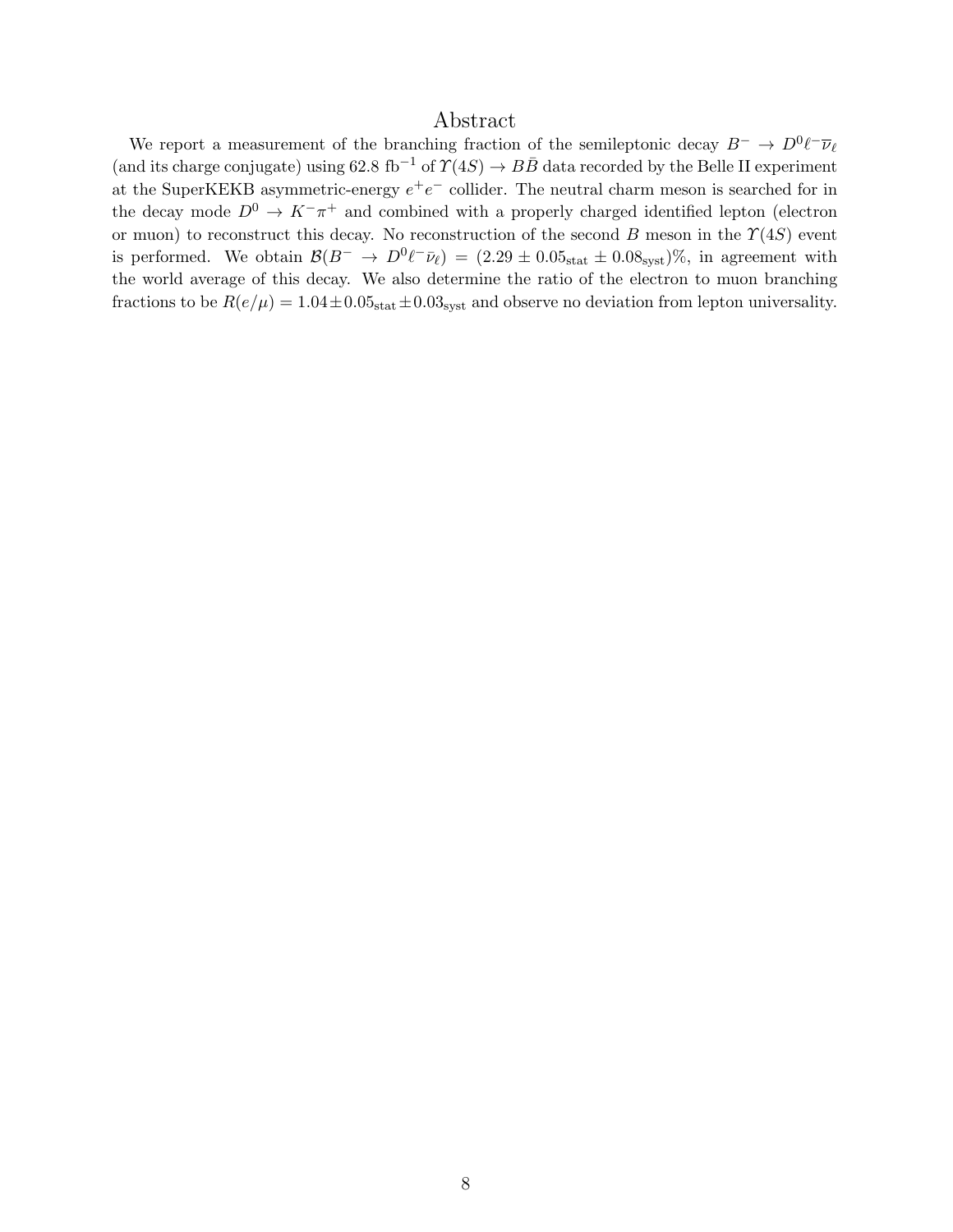#### 1. INTRODUCTION

The magnitude of the Cabibbo-Kobayashi-Maskawa (CKM) [\[1,](#page-15-0) [2\]](#page-15-1) matrix element  $|V_{cb}|$ squared determines the transition rate of  $b$ - into  $c$ -quarks and the precise knowledge of this fundamental parameter of the Standard Model (SM) [\[3\]](#page-15-2) is crucial for the ongoing precision-B-physics programme at the Belle II experiment and elsewhere. The CKM element  $|V_{cb}|$ is measured from semileptonic B meson decays  $B \to X_c \ell \nu$ , where  $X_c$  is a hadronic system with charm,  $\ell$  is a light charged lepton (electron or muon) and  $\nu$  is the associated neutrino. These determinations can be *inclusive*, *i.e.*, sensitive to all  $X_c\ell\nu$  final states within a given region of phase space, or *exclusive*, *i.e.*, based only on a single  $b \rightarrow c$  semileptonic mode such as  $B \to D^*\ell\nu$  or  $B \to D\ell\nu$ . Pursuing both approaches is important as the two avenues involve different theoretical and experimental uncertainties and consistency between both is a powerful cross-check of our understanding. However, inclusive and exclusive measurements of  $|V_{cb}|$  are at odds for many years now, an issue which is often referred to as the *inclusive* vs. exclusive problem [\[4\]](#page-15-3).

In this paper we describe the measurement of the branching fraction of the decay  $B^- \to$  $D^0\ell^-\overline{\nu}_\ell$  [\[5\]](#page-15-4), a mode which is expected to yield a precise determination of the CKM element  $|V_{cb}|$  from the Belle II data. Neutral D mesons are searched for in the decay mode  $D^0 \rightarrow$  $K^-\pi^+$  and combined with an identified lepton (electron or muon) of the same charge as the kaon to reconstruct this decay. To maximize the statistical power of the early Belle II data, this analysis is untagged, *i.e.*, we do not place any constraint on the second  $B$  meson in the  $\Upsilon(4S)$  event. The paper is organized as follows: Sect. [2](#page-8-0) describes the real data and simulated data sets used throughout this analysis. The experimental procedure is described in Sect. [3.](#page-9-0) Finally, Sect. [4](#page-12-0) contains the results of this analysis.

### <span id="page-8-0"></span>2. THE BELLE II DETECTOR AND DATA SAMPLE

The Belle II detector [\[6,](#page-15-5) [7\]](#page-15-6) operates at the SuperKEKB asymmetric-energy electronpositron collider [\[8\]](#page-15-7), located at the KEK laboratory in Tsukuba, Japan. The detector consists of several nested detector subsystems arranged around the beam pipe in a cylindrical geometry. The innermost subsystem is the vertex detector, which includes two layers of silicon pixel detectors and four outer layers of silicon strip detectors. Currently, the second pixel layer is installed in only a small part of the solid angle, while the remaining vertex detector layers are fully installed. Most of the tracking volume consists of a helium and ethane-based small-cell drift chamber (CDC). Outside the drift chamber, a Cherenkovlight imaging and time-of-propagation detector provides charged-particle identification in the barrel region. In the forward endcap, this function is provided by a proximity-focusing, ring-imaging Cherenkov detector with an aerogel radiator. Further out is the ECL electromagnetic calorimeter, consisting of a barrel and two endcap sections made of CsI(Tl) crystals. A uniform 1.5 T magnetic field is provided by a superconducting solenoid situated outside the calorimeter. Multiple layers of scintillators and resistive plate chambers, located between the magnetic flux-return iron plates, constitute the  $K_L$  and muon identification system (KLM).

The data used in this analysis were collected in the years 2019 and 2020 at a centerof-mass (c.m.) energy of 10.58 GeV, corresponding to the mass of the  $\Upsilon(4S)$  resonance.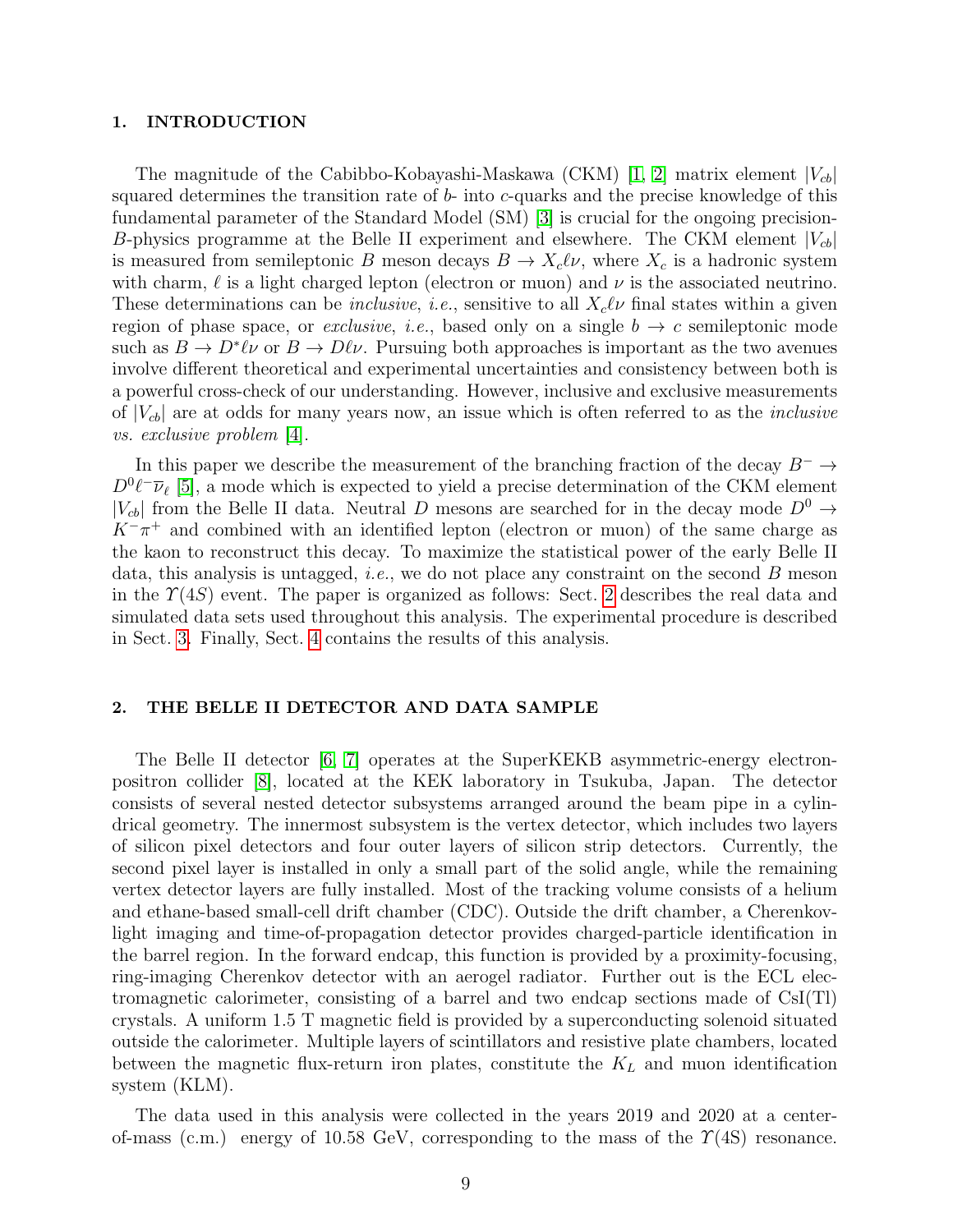This data set corresponds to an integrated luminosity of 62.8 fb<sup>-1</sup> and contains  $N_{B\bar{B}}$  =  $(68.21 \pm 0.06<sub>stat</sub> \pm 0.75<sub>sys</sub>) \times 10<sup>6</sup> \Upsilon(4S) \rightarrow B\overline{B}$  events as determined from a fit to eventshape variables [\[9\]](#page-15-8).

Different samples of Monte Carlo (MC) simulated events are used throughout this analysis. These include a sample of  $\Upsilon(4S) \to BB$  events in which B mesons decay generically, generated with EvtGen [\[10\]](#page-15-9) and a sample of continuum  $e^+e^- \rightarrow q\bar{q}$  events  $(q = u, d, s, c)$ simulated with KKMC [\[11\]](#page-15-10), interfaced with PYTHIA [\[12\]](#page-15-11). Full detector simulation based on GEANT4 [\[13\]](#page-15-12) is applied to MC events. The Monte Carlo samples used in this analysis correspond to an integrated luminosity of 300  $fb^{-1}$ . The lepton reconstruction efficiencies and the hadron misidentification rates in simulation are adjusted to match the real performance of the Belle II lepton identification system.

The data samples are processed using the Belle II software framework basf2 [\[14\]](#page-16-0).

Prior to physics analysis, charged particle trajectories are reconstructed in the vertex detector and the central drift chamber [\[15\]](#page-16-1). Photons are reconstructed from ECL clusters unmatched to charged particle tracks. Hadronic events are selected by requiring at least three charged particles, a visible energy above  $4 \text{ GeV}$ , and a ratio  $R_2$  of the second to the zeroth Fox-Wolfram moments below 0.3 [\[16\]](#page-16-2).

# <span id="page-9-0"></span>3. EXPERIMENTAL PROCEDURE

#### 3.1. Reconstruction

We require charged particle tracks to originate from the interaction point (IP): The distance of closest approach between each track and the interaction point must be less than 2 cm along the z direction (parallel to the beams) and less than 0.5 cm in the transverse  $r - \phi$  plane. We further require charged particles to be within angular acceptance of the central drift chamber and to have associated CDC hits.

Charged leptons (electron or muons) are required to have a c.m. momentum greater than 0.6 GeV. Electrons are identified based on their energy and shower shape in the ECL calorimeter. Muons are found based on the information of the instrumented return yoke KLM. We attempt to recover bremsstahlung photons radiated from an electron track by searching within a cone around the lepton direction. If such photons, with an energy between 50 MeV and 150 MeV, are found they are added to the electron candidate to correct the 4-momentum.

Neutral D meson candidates are searched for in the decay mode to  $K^-\pi^+$ ,  $D^0 \rightarrow$  $K^-\pi^+$ .  $D^0$  candidates are accepted within a  $K\pi$  invariant mass window from 1.857 GeV to 1.872 GeV.

Candidates for the decay  $B^- \to D^0 \ell^- \bar{\nu}_{\ell}$  are obtained by combining an appropriately charged lepton with a neutral D candidate. The mass of the  $Y = D^0\ell$  system is required to exceed 3.15 GeV. For each  $B$  candidate, we calculate the angle between the Y and the  $B$ meson in the c.m. frame of the collision,

$$
\cos \theta_{BY} = \frac{2 E_B^* E_Y^* - m_B^2 - m_Y^2}{2|p_B^*||p_Y^*|},\tag{1}
$$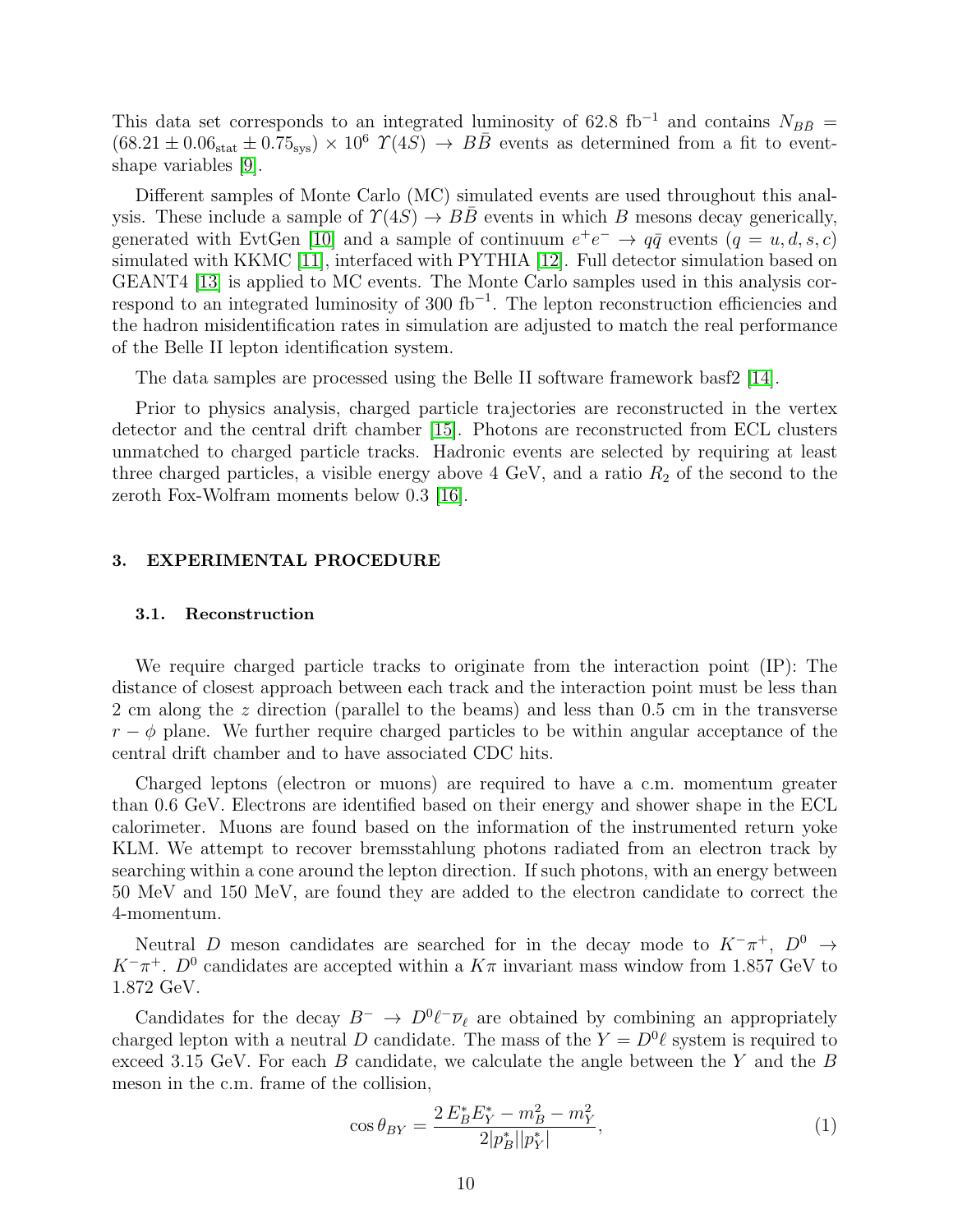

<span id="page-10-0"></span>FIG. 1.  $\cos \theta_{BY}$  distributions for selected  $B^- \to D^0 e^- \overline{\nu}_e$  (left) and  $B^- \to D^0 \mu^- \overline{\nu}_\mu$  candidates (right). The stacked histograms are MC simulated events scaled to the real data luminosity of  $62.8 \text{ fb}^{-1}$ . The real data is shown by points with error bars.

where  $E_Y^*$ ,  $|p_Y^*|$ , and  $m_Y$  are the c.m. energy, momentum, and invariant mass, respectively, of the  $D^0\ell$  system,  $m_B$  is the nominal B mass [\[17\]](#page-16-3), and  $E_B^*$ ,  $|p_B^*|$  are the c.m. energy and momentum, respectively, of the B. The latter are inferred from the beam 4-momenta. For correctly reconstructed  $B^- \to D^0 \ell^- \overline{\nu}_{\ell}$  candidates, the value of  $\cos \theta_{BY}$  ranges within the interval [−1, 1]. However, due to the finite beam-energy spread, final-state radiation, and detector resolution, the  $\cos \theta_{BY}$  distributions of signal events are smeared beyond this range. For background candidates, values outside of the  $[-1, 1]$  interval are allowed. In the rest of the analysis, we retain B candidates with a value of  $\cos \theta_{BY}$  ranging between  $-4$  and 4.

To reduce the sizeable background of  $B^0 \to D^{*-}(\bar{D}^0 \pi^-)\ell^+\nu_{\ell}$  and  $B^+ \to \bar{D}^{*0}(\bar{D}^0 \pi^0)\ell^+\nu_{\ell}$  decays, an active veto is applied. For  $B^0 \to D^{*-}(\bar{D}^0 \pi^-)\ell^+\nu_{\ell}$ , this is done by combining a slow  $(p < 0.35 \text{ GeV})$  pion of correct charge with the  $D^0$  of a  $B^+ \to \bar{D}^0 \ell^+ \nu_{\ell}$  candidate. If, for any slow pion candidate in the event, the mass difference  $\Delta M = M(D^*) - M(D)$  is found to be in the interval [0.144, 0.148] GeV, the  $B^+$  candidate is rejected. For  $B^+ \to \overline{D}^{*0}(\overline{D}^0\pi^0)\ell^+\nu_{\ell}$  decays, we combine the  $D^0$  with a neutral pion candidate and reject the  $B^- \to D^0 \ell^- \overline{\nu}_{\ell}$ candidate, if  $\Delta M$  is in the interval [0.141, 0.145] GeV and the opening angle between  $D^0$ and  $\pi^0$  is below 17 degrees. We reconstruct neutral pions from  $\pi^0 \to \gamma\gamma$  and require different energies of the photon daughters depending on the region of the detector the photon signature originated from. We require  $E > 0.080$  GeV for the forward end-cap,  $E > 0.030$  GeV for the barrel region and  $E > 0.060$  GeV for the backward end-cap. The  $\pi^0$  mass is required to be in the interval [0.120, 0.145] GeV.

Fig. [1](#page-10-0) shows the  $\cos \theta_{BY}$  distributions of  $B^- \to D^0 e^- \overline{\nu}_e$  and  $B^- \to D^0 \mu^- \overline{\nu}_\mu$  candidates after applying the selections described in this section.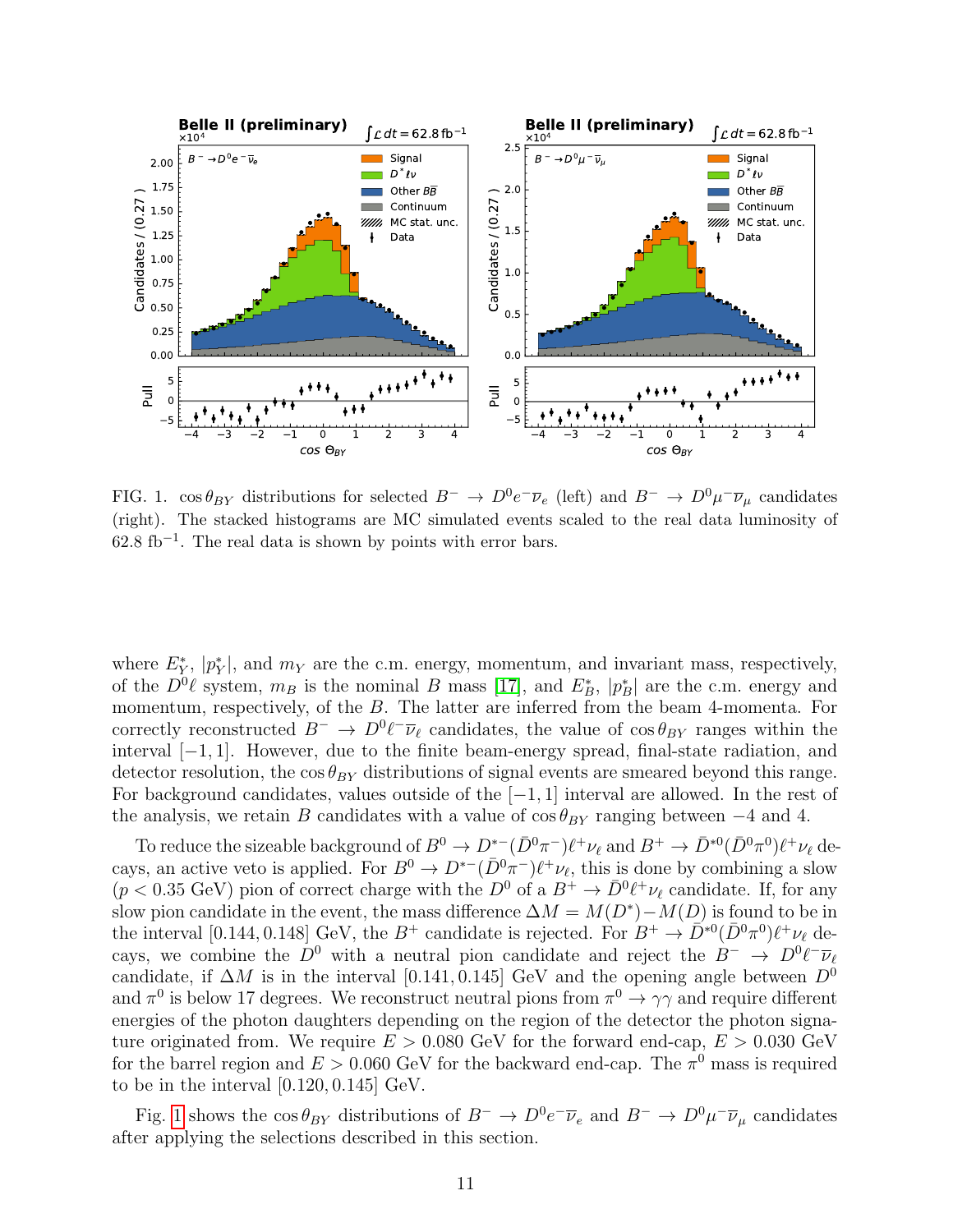

<span id="page-11-1"></span>FIG. 2. Result of the fit to the  $B^- \to D^0 e^- \overline{\nu}_e$  (left) and  $B^- \to D^0 \mu^- \overline{\nu}_\mu$  samples (right). The stacked histograms are MC simulated events scaled to match the result of the fit. The real data is shown by points with error bars.

|                                                                                                                      | Fitted Yields |       |  |                                   |
|----------------------------------------------------------------------------------------------------------------------|---------------|-------|--|-----------------------------------|
| Channel                                                                                                              | Signal        | $D^*$ |  | Other $B\overline{B}$   Continuum |
| $B^ \rightarrow$ $D^0e^ \overline{\nu}_e$   19543 $\pm$ 648   65502 $\pm$ 960   59233 $\pm$ 2450   79697 $\pm$ 1970  |               |       |  |                                   |
| $B^ \rightarrow$ $D^0 \mu^- \overline{\nu}_{\mu}$ 18869 $\pm$ 636 67595 $\pm$ 843 64899 $\pm$ 2101 102308 $\pm$ 1808 |               |       |  |                                   |

<span id="page-11-0"></span>TABLE I. The fitted yield for each MC component determined from a maximum likelihood fit in  $\cos \theta_{BY}$ . The uncertainties are statistical only.

#### 3.2. Signal extraction

To extract the amount of signal in the selected sample, we perform separate fits to the  $\cos \theta_{BY}$  distributions of  $B^- \to D^0 e^- \overline{\nu}_e$  and  $B^- \to D^0 \mu^- \overline{\nu}_\mu$  candidates. We use a maximum likelihood technique using Poisson statistics of both real and MC simulated data [\[18\]](#page-16-4). The MC shape of the signal,  $D^*$  downfeed, background from  $BB$  events and continuum background distributions is kept, while the respective normalizations are free parameters in both fits.

The fit results are shown in Table [I.](#page-11-0) We find  $19,543 \pm 628$  (18, 869  $\pm$  636) events in the electron (muon) channel. In Fig. [2](#page-11-1) the stacked MC components are scaled according to the fit results and the collision data is shown by points with error bars.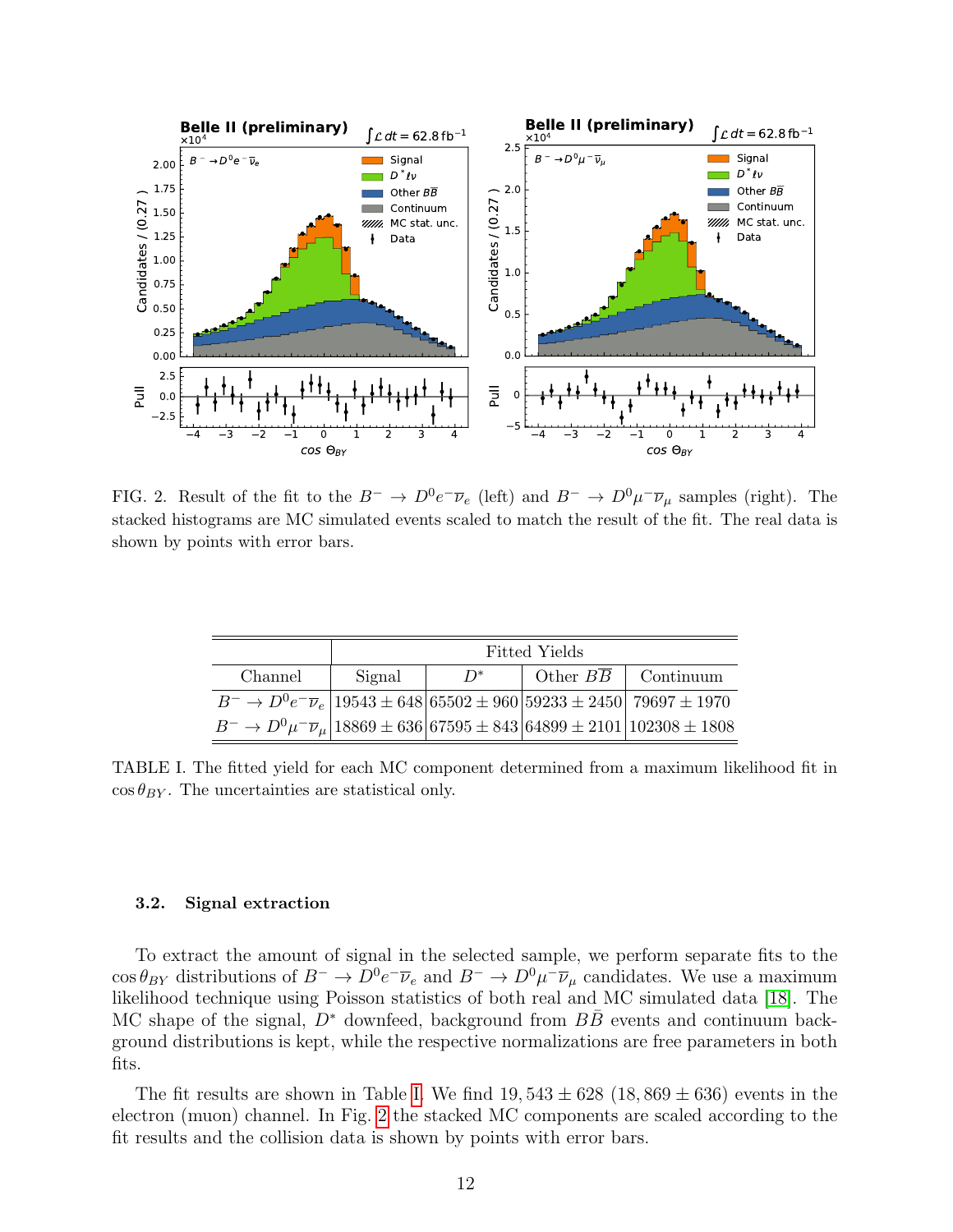| Channel                                        |       | Efficiency $[\%]$ Branching fraction $[\%]$ |
|------------------------------------------------|-------|---------------------------------------------|
| $B^{-} \to D^{0}e^{-}\overline{\nu}_{e}$       | 30.12 | $2.34 \pm 0.08$                             |
| $B^{-} \to D^{0} \mu^{-} \overline{\nu}_{\mu}$ | 30.36 | $2.24 \pm 0.08$                             |

<span id="page-12-1"></span>TABLE II. Branching fractions of  $B^- \to D^0 \ell^- \overline{\nu}_{\ell}$  determined in the electron and muon samples. The uncertainties are statistical only.

|                                  | Relative uncertainty $[\%]$ |                                                                           |  |
|----------------------------------|-----------------------------|---------------------------------------------------------------------------|--|
| Source                           |                             | $B^- \to D^0 e^- \overline{\nu}_e   B^- \to D^0 \mu^- \overline{\nu}_\mu$ |  |
| $N_{B^{\pm}}$                    | 1.61                        | 1.61                                                                      |  |
| $\mathcal{B}(D^0 \to K^- \pi^+)$ | 0.78                        | 0.78                                                                      |  |
| Tracking                         | 2.07                        | 2.07                                                                      |  |
| Lepton identification            | 1.41                        | 2.38                                                                      |  |
| MC efficiency (statistical)      | 0.09                        | 0.09                                                                      |  |
| $D\ell\nu$ form factor           | 0.15                        | 0.15                                                                      |  |
| $D^*\ell\nu$ form factor         | 0.44                        | 0.44                                                                      |  |
| Continuum shape                  | 0.37                        | 0.37                                                                      |  |
| Sum                              | 3.14                        | 3.68                                                                      |  |

<span id="page-12-2"></span>TABLE III. Relative systematic uncertainty on the measurement of the  $B^- \to D^0 \ell^- \overline{\nu}_{\ell}$  branching fraction in the two samples.

## <span id="page-12-0"></span>4. RESULTS AND SYSTEMATIC UNCERTAINTY

# 4.1.  $B^- \to D^0 \ell^- \overline{\nu}_{\ell}$  branching fraction

The fit result quoted in the previous section can be converted into a measurement of the  $B^- \to D^0 \ell^- \overline{\nu}_{\ell}$  branching ratio by using

$$
N_{\text{sig}} = 2 \times N_{B\bar{B}} \times f_{+-} \times \mathcal{B}(B^- \to D^0 \ell^- \overline{\nu}_{\ell}) \times \mathcal{B}(D^0 \to K^- \pi^+) \times \epsilon , \qquad (2)
$$

where  $N_{B\bar{B}}$  is the number of  $\Upsilon(4S)$  events in the sample,  $f_{+-}$  is the  $B^+$  production fraction at the  $\Upsilon(4S)$  [\[17\]](#page-16-3),  $\mathcal{B}(D^0 \to K^-\pi^+)$  is the  $D^0$  subdecay branching fraction [17] and  $\epsilon$  is the overall selection criteria efficiency of this analysis as determined from MC simulation. The results obtained in the two samples are collected in Table [II.](#page-12-1)

#### 4.2. Systematic uncertainty

The relative systematic uncertainties affecting the  $B^- \to D^0 \ell^- \overline{\nu}_{\ell}$  branching fraction measurement are listed in Table [III.](#page-12-2) We assume no correlation among the individual sources of uncertainty and sum them in quadrature to obtain the total systematic uncertainty. The methods used for obtaining these uncertainties are detailed below.

To correct for mismodelling of the lepton-identification in the MC compared to collision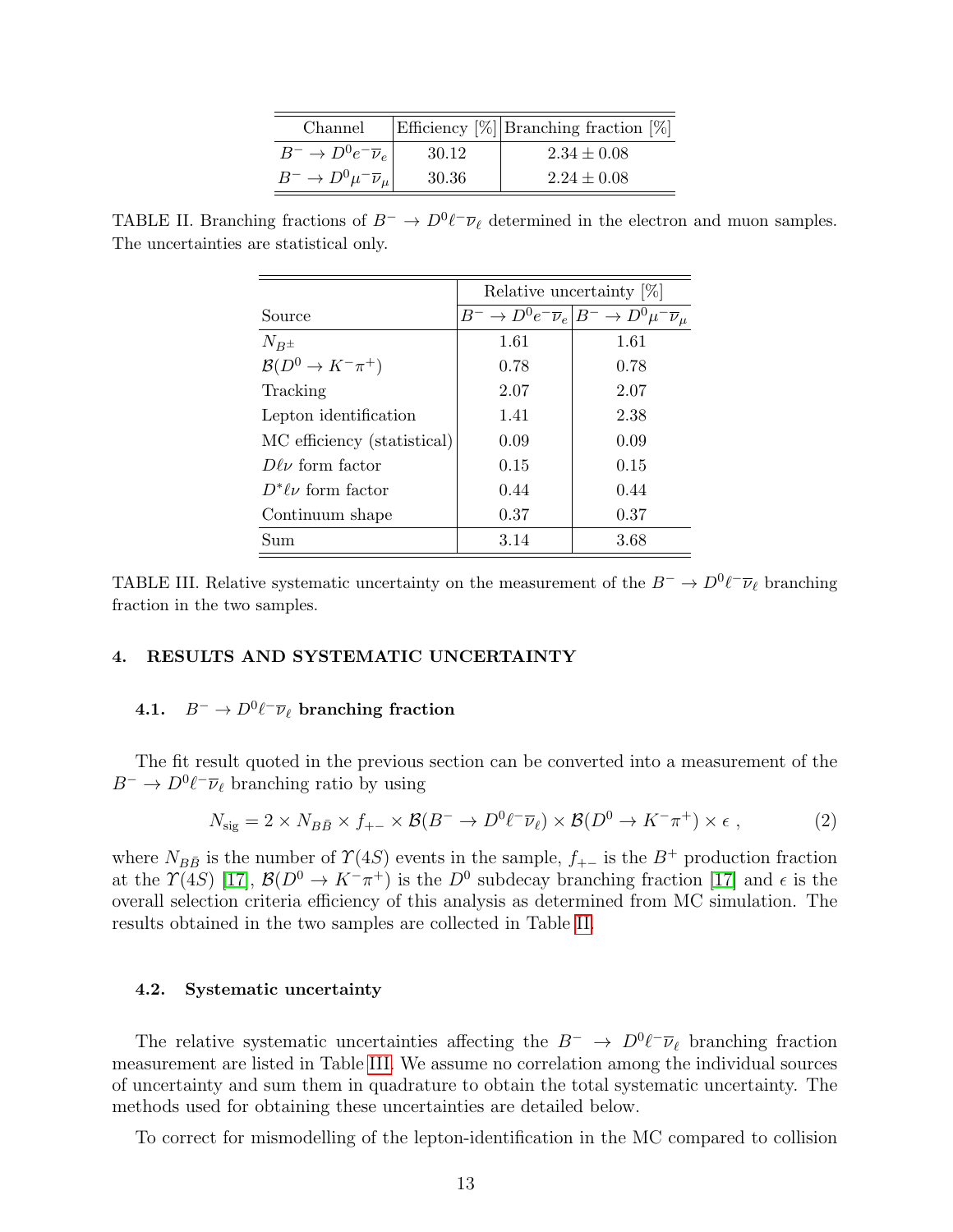events, we apply momentum-and polar-angle-dependent corrections. In independent studies of  $J/\psi \to \ell^+ \ell^-$  and  $K_S \to \pi^+ \pi^-$  decays, correction factors are obtained for the reconstruction efficiency of leptons, and the mis-identification of hadrons as leptons. Due to limited sample size in the control samples, the lepton-identification correction factors are associated with statistical and systematic uncertainties. By resampling the correction factors with Gaussian distributions, while accounting for systematic correlations, we generate 500 sets of correction values. The 500 sets are used to estimate the systematic uncertainty on  $N_{\text{sig}}$ caused by lepton-identification.

The uncertainty on the branching fraction of the hadronic decay mode  $\mathcal{B}(D^0 \to K^-\pi^+)$  $= (3.950 \pm 0.031)\%$  [\[19\]](#page-16-5) enters the result of the signal yield as a systematic uncertainty.

The number of charged  $B^{\pm}$  mesons in the data sample is calculated as

$$
N_{B^{\pm}} = 2 \times N_{B\bar{B}} \times f_{+-} \tag{3}
$$

with  $N_{B\bar{B}} = (68.21 \pm 0.06_{\text{stat}} \pm 0.75_{\text{sys}}) \times 10^6$  and

$$
f_{+-} = \frac{\Gamma(\Upsilon(4S) \to B^+ B^-)}{\Gamma(\Upsilon(4S))_{\text{tot}}} = 0.514 \pm 0.006. \tag{4}
$$

The uncertainties on  $f_{+-}$  and  $N_{B\bar{B}}$  are added in quadrature to estimate the impact on the measured branching fraction.

We account for the effect of finite MC sample sizes on the selection efficiency  $\epsilon$  with the binomial standard error.

A  $e^+e^- \rightarrow \tau^+\tau^-$  performance study measures discrepancies in the track finding efficiency between MC and collision data. In accordance with the performance study, a relative systematic uncertainty of 0.69 % is assigned for each of the three charged final state tracks to account for the track efficiency discrepancy.

The form factors describe the dependency of the decay rate on the kinematic variable  $w = v_B \cdot v_{D^{(*)}}$ . The form factors impact on the shape of signal and  $D^*$  components has to be taken into account. We separately vary the form factor parameters of the decays  $B^- \to D^0 \ell^- \overline{\nu}_{\ell}$  and  $\overline{B}^0 \to D^{*+} \ell^- \overline{\nu}_{\ell}$  in the parameterization of Caprini, Lellouch and Neubert (CLN) [\[20\]](#page-16-6) by 1  $\sigma$  around their central values [\[21\]](#page-16-7) to estimate the corresponding systematic uncertainty. The form factor uncertainty quoted in Table [III](#page-12-2) corresponds to the quadratic sum of these individual variations.

Finally, the discrepancies between data and MC in the sidebands of the pre-fit  $\cos \theta_{BY}$  distributions in Fig. [1](#page-10-0) are partly explained by mismodelling of the continuum MC. We estimate the effect of this mismodelling on the measured branching fractions by reweighing the continuum MC using collision data recorded below the  $\Upsilon(4S)$ .

#### 5. SUMMARY

We have measured the branching fraction of the decay  $B^- \to D^0 \ell^- \overline{\nu}_{\ell}$  in 62.8 fb<sup>-1</sup> of Belle II data. The results in the electron and muon samples are

$$
\mathcal{B}(B^- \to D^0 e^- \overline{\nu}_e) = (2.34 \pm 0.08_{\text{stat}} \pm 0.07_{\text{syst}})\% \tag{5}
$$

$$
\mathcal{B}(B^- \to D^0 \mu^- \overline{\nu}_{\mu}) = (2.24 \pm 0.08_{\text{stat}} \pm 0.08_{\text{syst}})\% , \qquad (6)
$$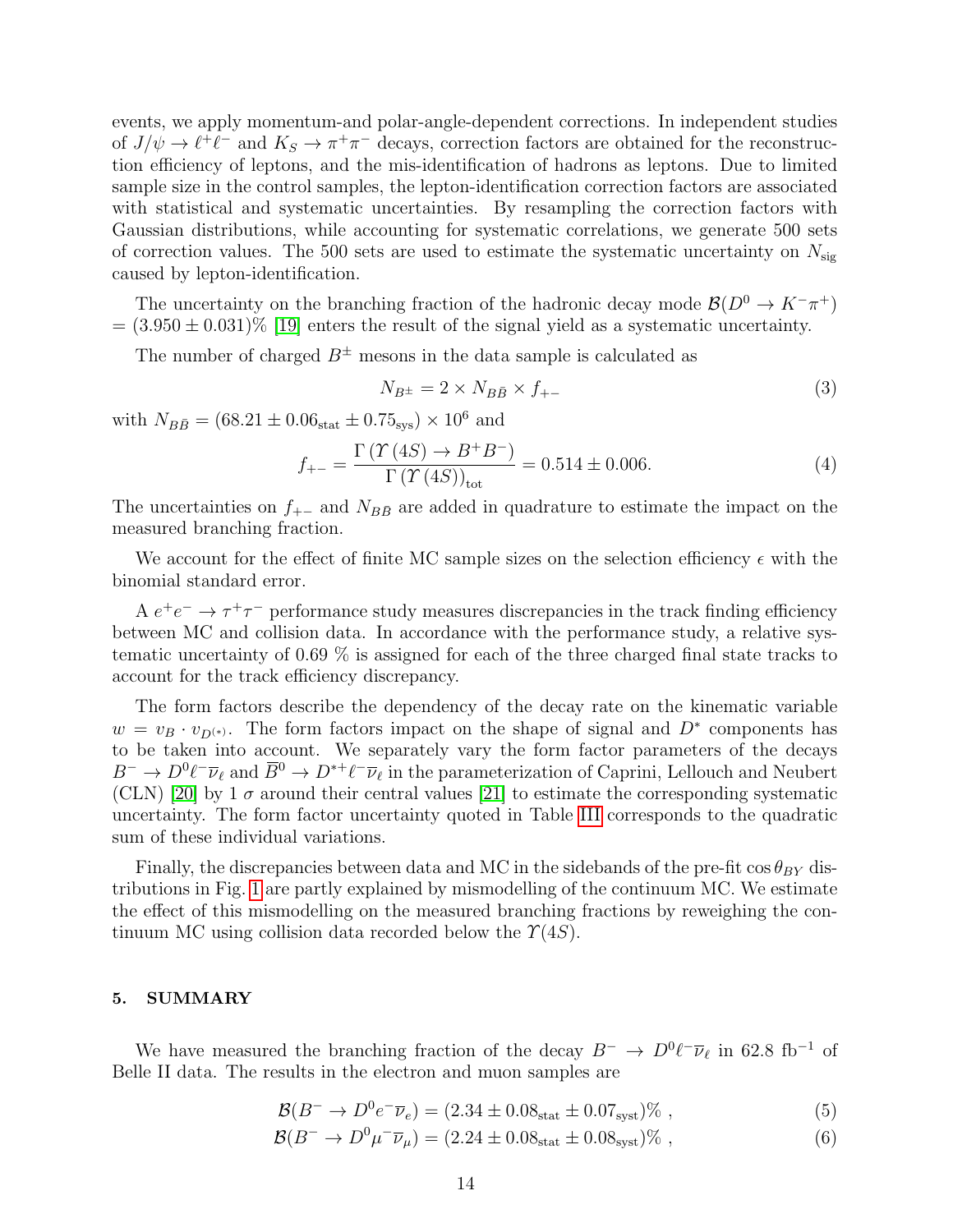where the first error is statistical and the second systematic.

The weighted mean of both modes yields to this combined value of the branching fraction

$$
\mathcal{B}(B^- \to D^0 \ell^- \overline{\nu}_{\ell}) = (2.29 \pm 0.05_{\text{stat}} \pm 0.08_{\text{syst}})\% ,\qquad (7)
$$

in agreement with the world average value of  $(2.35 \pm 0.03<sub>stat</sub> \pm 0.09<sub>syst</sub>)\%$  [\[21\]](#page-16-7). For the ratio between the e and  $\mu$  channels, the uncertainties related to  $N_{B^{\pm}}$  and  $\mathcal{B}(D^0 \to K^-\pi^+)$  cancel and we obtain

$$
R(e/\mu) = \frac{\mathcal{B}(B^- \to D^0 e^- \overline{\nu}_e)}{\mathcal{B}(B^- \to D^0 \mu^- \overline{\nu}_\mu)} = 1.04 \pm 0.05_{\text{stat}} \pm 0.03_{\text{syst}} . \tag{8}
$$

### 6. ACKNOWLEDGMENTS

We thank the SuperKEKB group for the excellent operation of the accelerator; the KEK cryogenics group for the efficient operation of the solenoid; the KEK computer group for onsite computing support; and the raw-data centers at BNL, DESY, GridKa, IN2P3, and INFN for off-site computing support. This work was supported by the following funding sources: Science Committee of the Republic of Armenia Grant No. 20TTCG-1C010; Australian Research Council and research grant Nos. DP180102629, DP170102389, DP170102204, DP150103061, FT130100303, FT130100018, and FT120100745; Austrian Federal Ministry of Education, Science and Research, Austrian Science Fund No. P 31361-N36, and Horizon 2020 ERC Starting Grant no. 947006 "InterLeptons"; Natural Sciences and Engineering Research Council of Canada, Compute Canada and CANARIE; Chinese Academy of Sciences and research grant No. QYZDJ-SSW-SLH011, National Natural Science Foundation of China and research grant Nos. 11521505, 11575017, 11675166, 11761141009, 11705209, and 11975076, LiaoNing Revitalization Talents Program under contract No. XLYC1807135, Shanghai Municipal Science and Technology Committee under contract No. 19ZR1403000, Shanghai Pujiang Program under Grant No. 18PJ1401000, and the CAS Center for Excellence in Particle Physics (CCEPP); the Ministry of Education, Youth and Sports of the Czech Republic under Contract No. LTT17020 and Charles University grants SVV 260448 and GAUK 404316; European Research Council, 7th Framework PIEF-GA-2013-622527, Horizon 2020 ERC-Advanced Grants No. 267104 and 884719, Horizon 2020 ERC-Consolidator Grant No. 819127, Horizon 2020 Marie Sklodowska-Curie grant agreement No. 700525 'NIOBE,' and Horizon 2020 Marie Sklodowska-Curie RISE project JENNIFER2 grant agreement No. 822070 (European grants); L'Institut National de Physique Nucléaire et de Physique des Particules (IN2P3) du CNRS (France); BMBF, DFG, HGF, MPG, and AvH Foundation (Germany); Department of Atomic Energy under Project Identification No. RTI 4002 and Department of Science and Technology (India); Israel Science Foundation grant No. 2476/17, United States-Israel Binational Science Foundation grant No. 2016113, and Israel Ministry of Science grant No. 3-16543; Istituto Nazionale di Fisica Nucleare and the research grants BELLE2; Japan Society for the Promotion of Science, Grant-in-Aid for Scientific Research grant Nos. 16H03968, 16H03993, 16H06492, 16K05323, 17H01133, 17H05405, 18K03621, 18H03710, 18H05226, 19H00682, 26220706, and 26400255, the National Institute of Informatics, and Science Information NETwork 5 (SINET5), and the Ministry of Education, Culture, Sports, Science, and Technology (MEXT) of Japan; National Research Foundation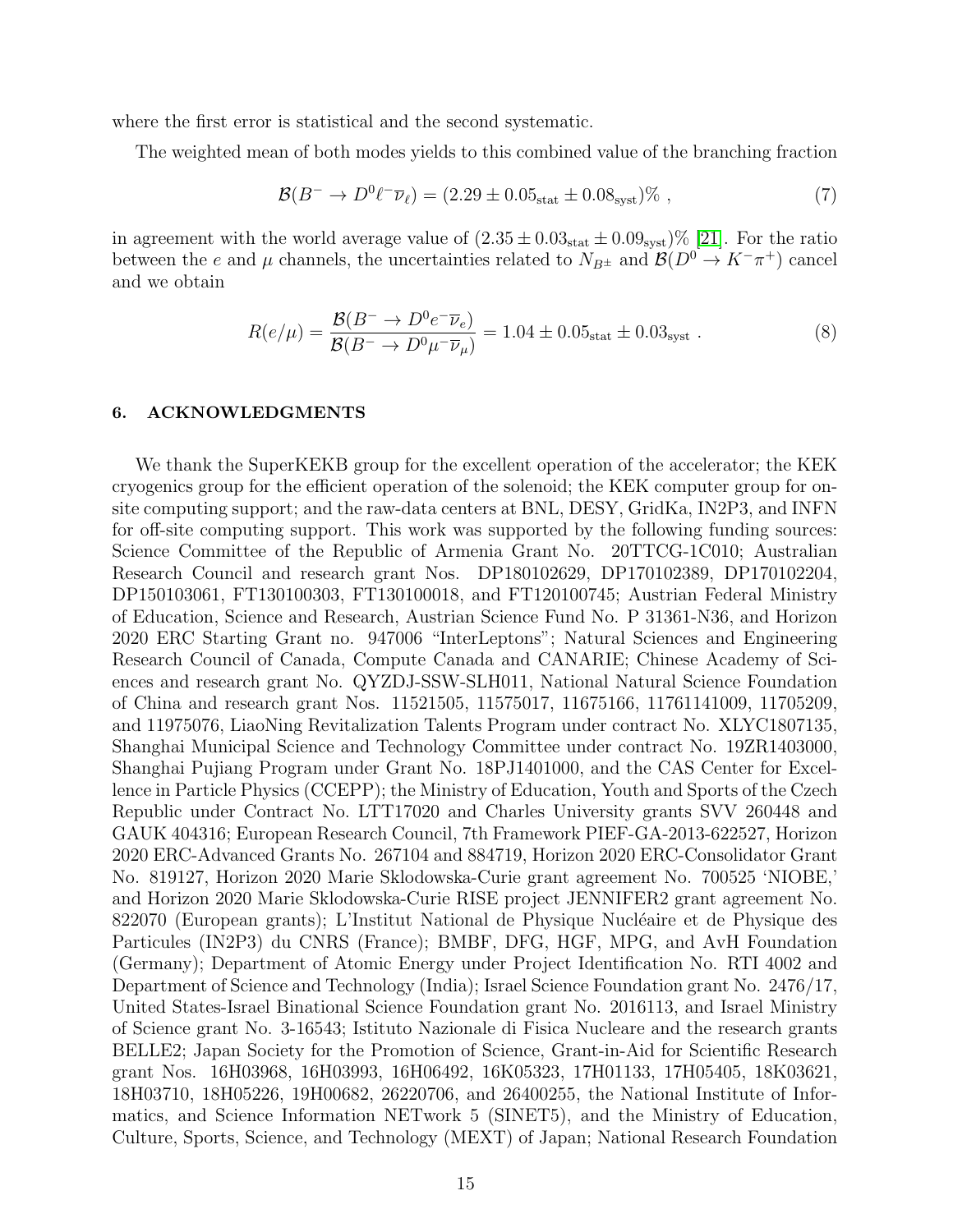(NRF) of Korea Grant Nos. 2016R1D1A1B01010135, 2016R1D1A1B02012900, 2018R1A2B-3003643, 2018R1A6A1A06024970, 2018R1D1A1B07047294, 2019K1A3A7A09033840, and 2019R1I1A3A01058933, Radiation Science Research Institute, Foreign Large-size Research Facility Application Supporting project, the Global Science Experimental Data Hub Center of the Korea Institute of Science and Technology Information and KREONET/GLORIAD; Universiti Malaya RU grant, Akademi Sains Malaysia and Ministry of Education Malaysia; Frontiers of Science Program contracts FOINS-296, CB-221329, CB-236394, CB-254409, and CB-180023, and SEP-CINVESTAV research grant 237 (Mexico); the Polish Ministry of Science and Higher Education and the National Science Center; the Ministry of Science and Higher Education of the Russian Federation, Agreement 14.W03.31.0026, and the HSE University Basic Research Program, Moscow; University of Tabuk research grants S-0256-1438 and S-0280-1439 (Saudi Arabia); Slovenian Research Agency and research grant Nos. J1-9124 and P1-0135; Agencia Estatal de Investigacion, Spain grant Nos. FPA2014-55613-P and FPA2017-84445-P, and CIDEGENT/2018/020 of Generalitat Valenciana; Ministry of Science and Technology and research grant Nos. MOST106-2112-M-002- 005-MY3 and MOST107-2119-M-002-035-MY3, and the Ministry of Education (Taiwan); Thailand Center of Excellence in Physics; TUBITAK ULAKBIM (Turkey); National Research Foundation of Ukraine, project No. 2020.02/0257, and Ministry of Education and Science of Ukraine; the US National Science Foundation and research grant Nos. PHY-1807007 and PHY-1913789, and the US Department of Energy and research grant Nos. DE-AC06-76RLO1830, DE-SC0007983, DE-SC0009824, DE-SC0009973, DE-SC0010073, DE-SC0010118, DE-SC0010504, DE-SC0011784, DE-SC0012704, DE-SC0021274; and the Vietnam Academy of Science and Technology (VAST) under grant DL0000.05/21-23.

- <span id="page-15-0"></span>[1] N. Cabibbo, [Phys. Rev. Lett.](http://dx.doi.org/10.1103/PhysRevLett.10.531) 10, 531 (1963).
- <span id="page-15-1"></span>[2] M. Kobayashi and T. Maskawa, [Prog. Theor. Phys.](http://dx.doi.org/10.1143/PTP.49.652) 49, 652 (1973).
- <span id="page-15-2"></span>[3] A. Pich, in 2006 European School of High-Energy Physics (2008) pp. 1–49, [arXiv:0705.4264](http://arxiv.org/abs/0705.4264) [\[hep-ph\].](http://arxiv.org/abs/0705.4264)
- <span id="page-15-3"></span>[4] Y. S. Amhis et al. (HFLAV Collaboration), (2019), [arXiv:1909.12524 \[hep-ex\].](http://arxiv.org/abs/1909.12524)
- <span id="page-15-4"></span>[5] Charged conjugation is implied throughout this analysis.
- <span id="page-15-5"></span>[6] T. Abe et al. (Belle II Collaboration), (2010), [arXiv:1011.0352 \[physics.ins-det\].](http://arxiv.org/abs/1011.0352)
- <span id="page-15-6"></span>[7] E. Kou et al., PTEP 2019[, 123C01 \(2019\).](http://dx.doi.org/10.1093/ptep/ptz106)
- <span id="page-15-7"></span>[8] K. Akai, K. Furukawa, and H. Koiso (SuperKEKB Collaboration), [Nucl. Instrum. Meth.](http://dx.doi.org/ 10.1016/j.nima.2018.08.017) A907[, 188 \(2018\).](http://dx.doi.org/ 10.1016/j.nima.2018.08.017)
- <span id="page-15-8"></span>[9] F. Abudinén et al. (Belle II Collaboration), BELLE2-NOTE-PL-2020-006.
- <span id="page-15-9"></span>[10] D. J. Lange, Proceedings, 7th International Conference on B physics at hadron machines (BEAUTY 2000): Maagan, Israel, September 13-18, 2000, [Nucl. Instrum. Meth.](http://dx.doi.org/10.1016/S0168-9002(01)00089-4) A462, 152 [\(2001\).](http://dx.doi.org/10.1016/S0168-9002(01)00089-4)
- <span id="page-15-10"></span>[11] B. Ward, S. Jadach, and Z. Was, [Nucl. Phys. B Proc. Suppl.](http://dx.doi.org/ 10.1016/S0920-5632(03)80147-0) 116, 73 (2003), [arXiv:hep](http://arxiv.org/abs/hep-ph/0211132)[ph/0211132.](http://arxiv.org/abs/hep-ph/0211132)
- <span id="page-15-11"></span>[12] T. Sjostrand, S. Mrenna, and P. Z. Skands, [Comput. Phys. Commun.](http://dx.doi.org/10.1016/j.cpc.2008.01.036) 178, 852 (2008), [arXiv:0710.3820 \[hep-ph\].](http://arxiv.org/abs/0710.3820)
- <span id="page-15-12"></span>[13] S. Agostinelli et al. (GEANT4 Collaboration), [Nucl. Instrum. Meth.](http://dx.doi.org/10.1016/S0168-9002(03)01368-8) **A506**, 250 (2003).